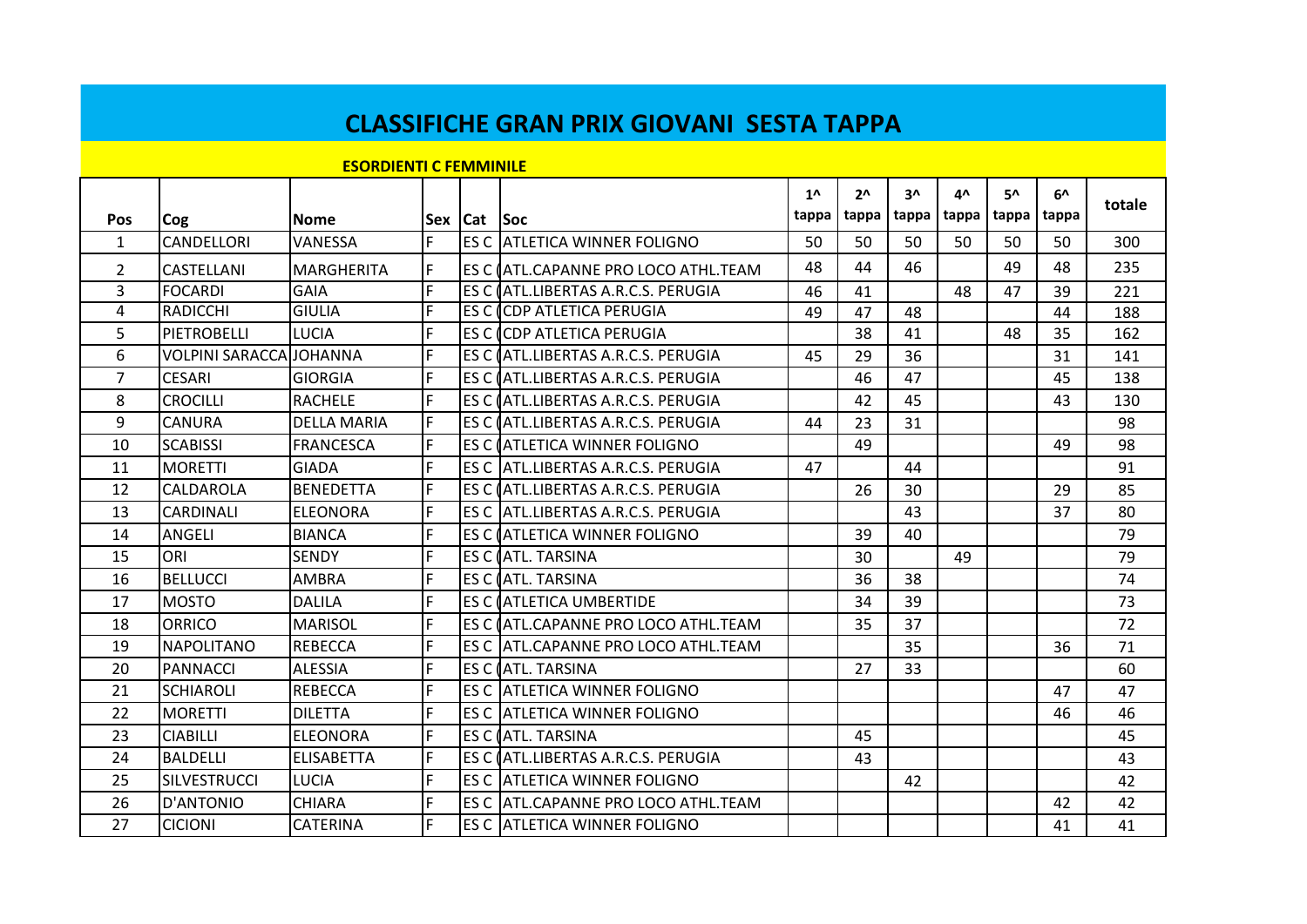| 28             | <b>FICOLA</b>        | <b>GINEVRA</b>               | lF. |             | ES C ATL.LIBERTAS A.R.C.S. PERUGIA   |              | 40           |       |       |       |       | 40     |
|----------------|----------------------|------------------------------|-----|-------------|--------------------------------------|--------------|--------------|-------|-------|-------|-------|--------|
| 29             | <b>MACELLARI</b>     | <b>EMMA</b>                  | F   |             | ES C ATL.LIBERTAS A.R.C.S. PERUGIA   |              |              |       |       |       | 40    | 40     |
| 30             | <b>ALBERTACCI</b>    | <b>FIORELLA</b>              | F   |             | ES C ATLETICA WINNER FOLIGNO         |              |              |       |       |       | 38    | 38     |
| 31             | <b>SABBATNI</b>      | <b>MARTINA</b>               | F   |             | ES C (ATL. TARSINA                   |              | 37           |       |       |       |       | 37     |
| 32             | <b>CORRADI</b>       | <b>GIADA</b>                 | F   |             | ES C ATL.LIBERTAS A.R.C.S. PERUGIA   |              |              | 34    |       |       |       | 34     |
| 33             | <b>MARACCHIA</b>     | <b>GEMMA</b>                 | F   |             | ES C IATLETICA WINNER FOLIGNO        |              |              |       |       |       | 34    | 34     |
| 34             | <b>FARINACCI</b>     | <b>AURORA</b>                | F   |             | ES C (ATL. TARSINA                   |              | 33           |       |       |       |       | 33     |
| 35             | <b>MORONI</b>        | <b>ANNA</b>                  | F   |             | ES C ATLETICA WINNER FOLIGNO         |              |              |       |       |       | 33    | 33     |
| 36             | <b>CUTARELLA</b>     | <b>ASIA</b>                  | F   |             | ES C (ATL. TARSINA                   |              | 32           |       |       |       |       | 32     |
| 37             | <b>COSTARELLI</b>    | <b>RACHELE</b>               | F   |             | ES C ATL.LIBERTAS A.R.C.S. PERUGIA   |              |              |       |       |       | 32    | 32     |
| 38             | <b>GENTILI</b>       | <b>MELISSA</b>               | F   |             | ES C (ATLETICA WINNER FOLIGNO        |              | 31           |       |       |       |       | 31     |
| 39             | <b>BURZIGOTTI</b>    | <b>ALESSIA</b>               | F   |             | ES C ICDP ATLETICA PERUGIA           |              |              |       |       |       | 30    | 30     |
| 40             | <b>GOATIN</b>        | <b>ILARIA</b>                | F   |             | ES C ATL.LIBERTAS A.R.C.S. PERUGIA   |              |              |       |       |       | 28    | 28     |
| 41             | <b>RAGNI</b>         | <b>BEATRICE</b>              | F   |             | ES C (ATL. TARSINA                   |              | 25           |       |       |       |       | 25     |
| 42             | PASSERI              | MARICA                       | F   |             | ES C (ATL. TARSINA                   |              | 24           |       |       |       |       | 24     |
|                |                      | <b>ESORDIENTI C MASCHILE</b> |     |             |                                      |              |              |       |       |       |       |        |
|                |                      |                              |     |             |                                      | $1^{\prime}$ | $2^{\wedge}$ | $3^$  | 4^    | 5۸    | 6^    |        |
|                |                      |                              |     |             |                                      |              |              |       |       |       |       |        |
| <b>Pos</b>     | Cog                  | <b>Nome</b>                  |     | Sex Cat Soc |                                      | tappa        | tappa        | tappa | tappa | tappa | tappa | totale |
| $\mathbf{1}$   | <b>SORCI</b>         | <b>MATTEO</b>                | M   |             | ES C (ATL.CAPANNE PRO LOCO ATHL.TEAM | 49           | 47           | 48    | 48    | 49    | 49    | 290    |
| $\overline{2}$ | PATUMI               | <b>GABRIELE</b>              | M   |             | ES C (ATL.LIBERTAS A.R.C.S. PERUGIA  | 50           | 50           | 47    | 49    | 47    | 46    | 289    |
| 4              | <b>RICCI VITIANI</b> | ALESSANDRO                   | M   |             | <b>ES C ATLETICA UMBERTIDE</b>       | 48           | 42           | 39    | 47    | 45    | 35    | 256    |
| 5              | <b>AGNISAN</b>       | <b>ELIO</b>                  | M   |             | ES C (ATL.LIBERTAS A.R.C.S. PERUGIA  |              | 48           | 49    | 50    | 50    | 48    | 245    |
| 6              | <b>DOTTORI</b>       | <b>CHRISTIAN</b>             | M   |             | ES C (ATL.LIBERTAS A.R.C.S. PERUGIA  |              | 49           | 50    |       | 48    | 47    | 194    |
| $\overline{7}$ | <b>GIOVAGNONI</b>    | <b>MATTIA</b>                | M   |             | ES C (ATL.LIBERTAS A.R.C.S. PERUGIA  |              | 34           | 18    | 46    | 44    | 27    | 169    |
| 8              | <b>CRUCIANI</b>      | <b>DIEGO</b>                 | M   |             | ES C ATLETICA WINNER FOLIGNO         |              | 46           | 44    |       |       | 45    | 135    |
| 9              | <b>PACI</b>          | <b>FILIPPO</b>               | M   |             | ES C (ATL.LIBERTAS A.R.C.S. PERUGIA  | 46           | 39           | 34    |       |       |       | 119    |
| 10             | <b>CARDONI</b>       | <b>FRANCESCO</b>             | M   |             | <b>ES C (CDP ATLETICA PERUGIA</b>    |              | 41           | 38    |       |       | 34    | 113    |
| 11             | <b>FRUSTINI</b>      | lucio                        | M   |             | ES C (ATL.LIBERTAS A.R.C.S. PERUGIA  |              | 40           | 33    |       |       | 38    | 111    |
| 12             | <b>BONANNI</b>       | LEONARDO                     | M   |             | ES C (ATL.LIBERTAS A.R.C.S. PERUGIA  |              | 36           | 27    |       |       | 29    | 92     |
| 13             | <b>TCHAMENI</b>      | LIONEL                       | M   |             | ES C COP ATLETICA PERUGIA            |              | 33           | 28    |       |       | 28    | 89     |
| 14             | <b>GAGLIARDONI</b>   | <b>NICOLO</b>                | M   |             | ES C ATL.CAPANNE PRO LOCO ATHL.TEAM  |              |              | 45    |       |       | 44    | 89     |
| 15             | <b>BARBANERA</b>     | <b>ENRICO</b>                | M   |             | ES C (ATL.LIBERTAS A.R.C.S. PERUGIA  |              | 45           | 43    |       |       |       | 88     |
| 16             | <b>CARLONI</b>       | <b>GIOVANNI</b>              | M   |             | ES C LATL.CAPANNE PRO LOCO ATHL.TEAM |              | 43           | 40    |       |       |       | 83     |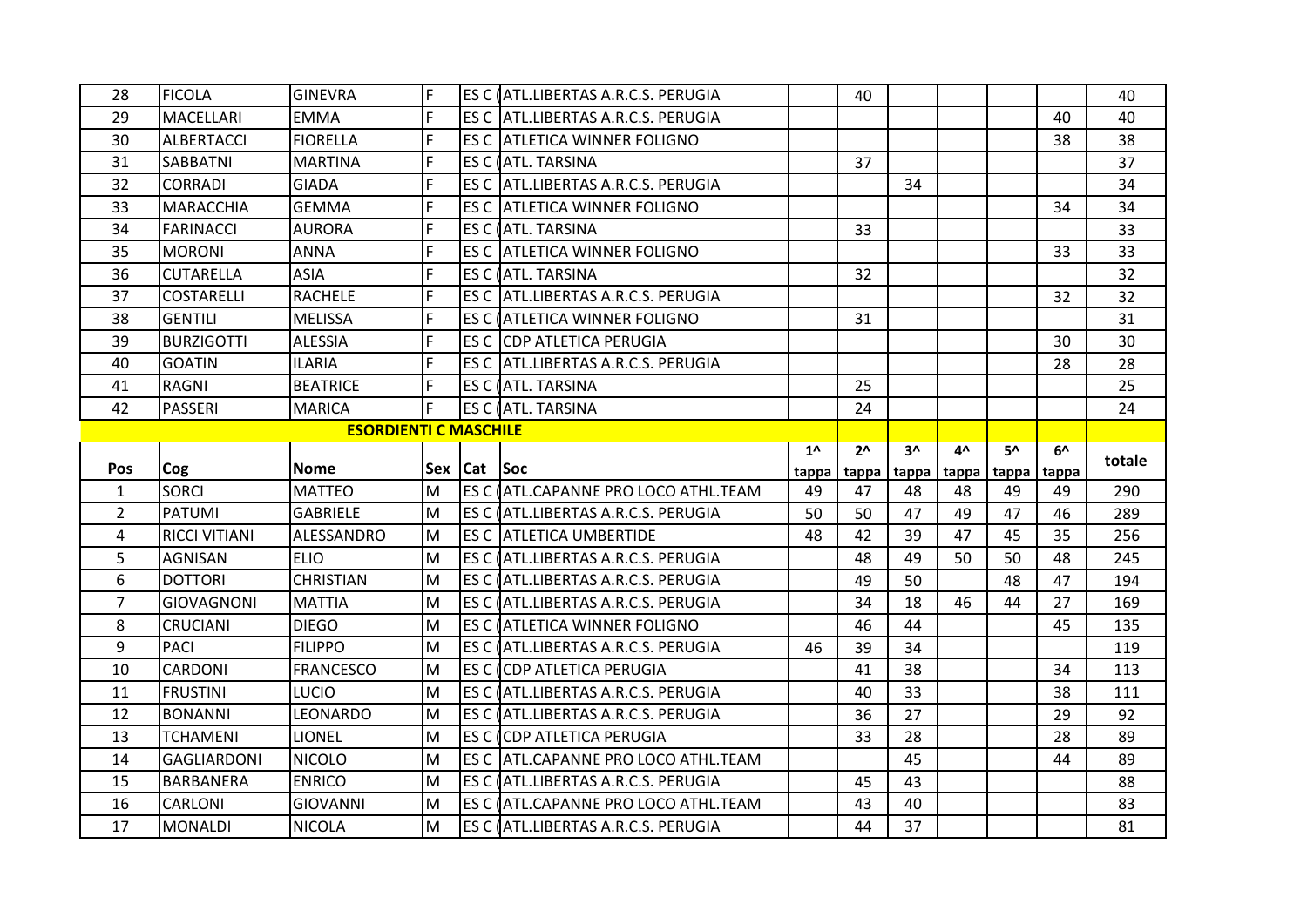| 18 | <b>BACCHIOCCHI</b>   | <b>FRANCESCO</b> | M  | ES C (ATL.LIBERTAS A.R.C.S. PERUGIA   |    | 37 | 35 |    |    | 72 |
|----|----------------------|------------------|----|---------------------------------------|----|----|----|----|----|----|
| 19 | <b>MONESINI</b>      | <b>GABRIELE</b>  | M  | <b>ES C (CDP ATLETICA PERUGIA</b>     |    | 32 | 36 |    |    | 68 |
| 20 | <b>MOMI</b>          | <b>GIOELE</b>    | M  | ES C (ATL.LIBERTAS A.R.C.S. PERUGIA   |    | 31 | 25 |    |    | 56 |
| 21 | <b>FILIPPETTI</b>    | <b>GIACOMO</b>   | M  | <b>ES C (ATL. TARSINA</b>             |    | 22 | 30 |    |    | 52 |
| 22 | <b>BARBAROSSA</b>    | <b>GABRIELE</b>  | M  | <b>ES C COP ATLETICA PERUGIA</b>      |    | 28 | 22 |    |    | 50 |
| 23 | <b>TOMBA</b>         | <b>MASSIMO</b>   | M  | <b>ES C G.S.UISPORT AVIS TODI</b>     |    |    |    |    | 50 | 50 |
| 24 | <b>SACCHI</b>        | <b>MATTEO</b>    | lм | ES C G.S. FILIPPIDE                   | 47 |    |    |    |    | 47 |
| 25 | <b>MARANI</b>        | LORENZO          | M  | <b>ES C ATL.CSAIN PERUGIA</b>         |    |    | 46 |    |    | 46 |
| 26 | <b>FIORUCCI</b>      | <b>GIOVANNI</b>  | lм | ES C  ATL.LIBERTAS A.R.C.S. PERUGIA   |    |    |    | 46 |    | 46 |
| 27 | <b>BALDONI</b>       | <b>FEDERICO</b>  | M  | <b>ES C CDP ATLETICA PERUGIA</b>      | 44 |    |    |    |    | 44 |
| 28 | <b>MANCINI</b>       | <b>ALBERTO</b>   | M  | IES C IATL.CSAIN PERUGIA              |    |    | 42 |    |    | 42 |
| 29 | RAVACCHIOLI          | <b>MICHELE</b>   | M  | ES C ATL.LIBERTAS A.R.C.S. PERUGIA    |    |    |    |    | 42 | 42 |
| 30 | <b>MARTIRIGGIANO</b> | <b>ILORENZO</b>  | M  | <b>ES C CDP ATLETICA PERUGIA</b>      |    |    | 41 |    |    | 41 |
| 31 | <b>CARLONI</b>       | GIOVANNI         | M  | ES C ATL.CAPANNE PRO LOCO ATHL.TEAM   |    |    |    |    | 41 | 41 |
| 32 | <b>GASPERINI</b>     | <b>GIANLUCA</b>  | M  | ES C G.S. FILIPPIDE                   |    |    |    |    | 40 | 40 |
| 33 | <b>CHIAVINI</b>      | <b>GIULIO</b>    | M  | ES C ATL.CAPANNE PRO LOCO ATHL.TEAM   |    |    | 19 |    | 21 | 40 |
| 34 | <b>SQUARTA</b>       | <b>DIEGO</b>     | M  | ES C (ATL.CAPANNE PRO LOCO ATHL.TEAM  |    | 26 | 13 |    |    | 39 |
| 35 | <b>TACCHI</b>        | <b>GIACOMO</b>   | M  | ES C ATLETICA WINNER FOLIGNO          |    |    |    |    | 39 | 39 |
| 36 | <b>GRAZIANI</b>      | <b>MATTIA</b>    | M  | IES C IATL.CAPANNE PRO LOCO ATHL.TEAM |    | 38 |    |    |    | 38 |
| 37 | <b>CASACCI</b>       | <b>DANIELE</b>   | M  | ES C ATL.LIBERTAS A.R.C.S. PERUGIA    |    |    | 15 |    | 23 | 38 |
| 38 | <b>BONI</b>          | <b>ANDREA</b>    | M  | <b>ES C ATLETICA WINNER FOLIGNO</b>   |    |    |    |    | 37 | 37 |
| 39 | <b>POP</b>           | <b>NICOLAS</b>   | M  | ES C JATLETICA WINNER FOLIGNO         |    |    |    |    | 36 | 36 |
| 40 | <b>VENANTI DAMIS</b> | <b>DARIO</b>     | M  | <b>ES C (CDP ATLETICA PERUGIA</b>     |    | 23 | 12 |    |    | 35 |
| 41 | <b>POP</b>           | <b>DARIO</b>     | M  | ES C ATLETICA WINNER FOLIGNO          |    |    |    |    | 33 | 33 |
| 42 | <b>BORGNINI</b>      | SAMUELE          | M  | <b>ES C CDP ATLETICA PERUGIA</b>      |    |    | 32 |    |    | 32 |
| 43 | <b>VEROLLA</b>       | <b>ANDREA</b>    | M  | ES C G.S. FILIPPIDE                   |    |    |    |    | 32 | 32 |
| 44 | <b>PROCOPIO</b>      | <b>FRANCESCO</b> | lм | ES C  ATL.CAPANNE PRO LOCO ATHL.TEAM  |    |    | 31 |    |    | 31 |
| 45 | <b>CRISPICIANI</b>   | <b>PIETRO</b>    | lм | ES C  ATL.LIBERTAS A.R.C.S. PERUGIA   |    |    |    |    | 31 | 31 |
| 46 | <b>PANNACCI</b>      | LORENZO          | M  | <b>ES C (ATL. TARSINA</b>             |    | 30 |    |    |    | 30 |
| 47 | <b>LUCI</b>          | <b>DIEGO</b>     | lм | ES C ATLETICA WINNER FOLIGNO          |    |    |    |    | 30 | 30 |
| 48 | SPERANZA             | LORENZO          | M  | <b>IES C (2S ATLETICA SPOLETO</b>     |    | 29 |    |    |    | 29 |
| 49 | <b>VALENTINI</b>     | SAVERIO          | M  | <b>ES C (2S ATLETICA SPOLETO</b>      |    | 27 |    |    |    | 27 |
| 50 | <b>PALUMBO</b>       | <b>PIETRO</b>    | M  | <b>ES C ATL.CSAIN PERUGIA</b>         |    |    | 26 |    |    | 26 |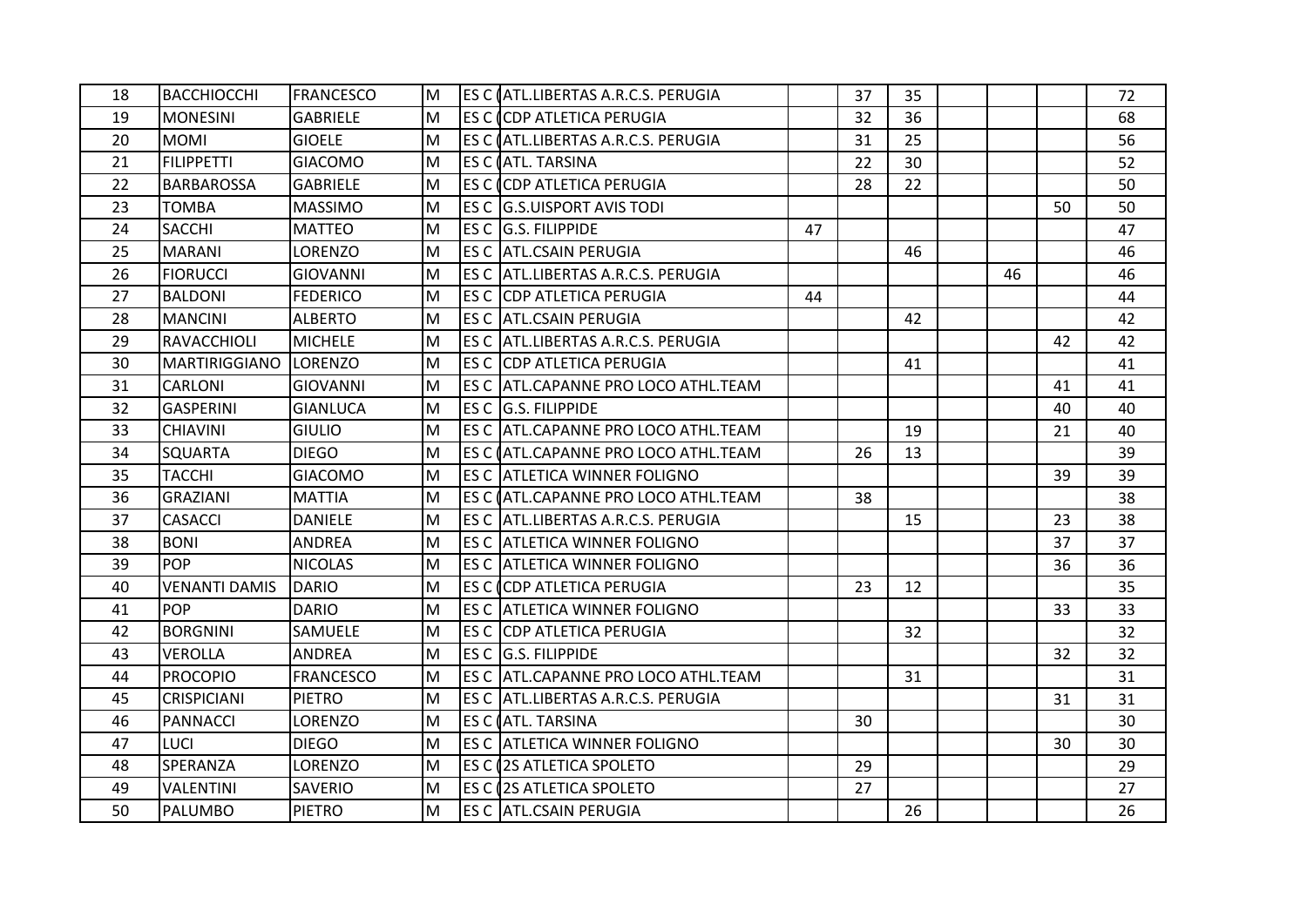| 51             | <b>MAURO</b>       | <b>LUCA</b>                   | M          |         | ES C (CDP ATLETICA PERUGIA           |                |               |       |    |                   | 26 | 26     |
|----------------|--------------------|-------------------------------|------------|---------|--------------------------------------|----------------|---------------|-------|----|-------------------|----|--------|
| 52             | <b>MAGRINI</b>     | <b>MATTEO</b>                 | M          |         | <b>ES C 2S ATLETICA SPOLETO</b>      |                | 25            |       |    |                   |    | 25     |
| 53             | PIETRELLA          | <b>FRANCESCO</b>              | M          |         | ES C ATL.CAPANNE PRO LOCO ATHL.TEAM  |                |               |       |    |                   | 25 | 25     |
| 54             | <b>BATTISTELLI</b> | <b>GABRIELE</b>               | M          |         | ES C ATLETICA WINNER FOLIGNO         |                |               | 24    |    |                   |    | 24     |
| 55             | <b>MENICONI</b>    | <b>RICCARDO</b>               | M          |         | ES C (ATLETICA WINNER FOLIGNO        |                | 24            |       |    |                   |    | 24     |
| 56             | <b>SMACCHI</b>     | <b>GIOVANNI</b>               | M          |         | ES C ATL.LIBERTAS A.R.C.S. PERUGIA   |                |               |       |    |                   | 24 | 24     |
| 57             | <b>GAROFANI</b>    | <b>RICCARDO</b>               | M          |         | <b>ES C ATLETICA WINNER FOLIGNO</b>  |                |               | 23    |    |                   |    | 23     |
| 58             | <b>GALEOTTI</b>    | <b>DANIELE</b>                | M          |         | ES C G.S. FILIPPIDE                  |                |               |       |    |                   | 22 | 22     |
| 59             | <b>CAPONI</b>      | <b>THOMAS</b>                 | M          |         | ES C ATL.CAPANNE PRO LOCO ATHL.TEAM  |                |               | 21    |    |                   |    | 21     |
| 60             | <b>GALICI</b>      | CRISTIANO                     | M          |         | <b>ES C ATLETICA WINNER FOLIGNO</b>  |                |               | 20    |    |                   |    | 20     |
| 61             | <b>CRISALLI</b>    | <b>MATTIA</b>                 | M          |         | ES C G.S. FILIPPIDE                  |                |               |       |    |                   | 20 | 20     |
| 62             | <b>BALDONI</b>     | <b>FEDERICO</b>               | M          |         | ES C ICDP ATLETICA PERUGIA           |                |               | 17    |    |                   |    | 17     |
| 63             | <b>MONDANI</b>     | <b>CRISTIANO</b>              | M          |         | ES C ATL.CAPANNE PRO LOCO ATHL.TEAM  |                |               | 14    |    |                   |    | 14     |
| 64             | <b>ROSSI</b>       | <b>ALESSIO</b>                | M          |         | ES C IATL.CAPANNE PRO LOCO ATHL.TEAM |                |               | 11    |    |                   |    | 11     |
| 65             | <b>BARLUZZI</b>    | LUCA                          | M          |         | ES C ATL.LIBERTAS A.R.C.S. PERUGIA   |                |               | 10    |    |                   |    | 10     |
| 66             | <b>GHIANDONI</b>   | LORENZO                       | M          |         | ES C ATL.CAPANNE PRO LOCO ATHL.TEAM  |                |               | 9     |    |                   |    | 9      |
|                |                    | <b>ESORDIENTI B FEMMINILE</b> |            |         |                                      |                |               |       |    |                   |    |        |
|                |                    |                               |            |         |                                      |                |               |       |    |                   |    |        |
|                |                    |                               |            |         |                                      | 1 <sub>0</sub> | $2^{\Lambda}$ | 3۸    | 4^ | 5^                | 6^ |        |
| <b>Pos</b>     | Cog                | <b>Nome</b>                   | <b>Sex</b> | Cat Soc |                                      | tappa          | tappa         | tappa |    | tappa tappa tappa |    | totale |
| $\mathbf{1}$   | <b>PROPERZI</b>    | <b>GIULIA</b>                 | F          |         | ES B ATLETICA WINNER FOLIGNO         | 50             | 49            | 48    | 50 | 50                | 50 | 297    |
| $\overline{2}$ | <b>ORLANDI</b>     | <b>AURORA</b>                 | F          |         | ES B ATLETICA WINNER FOLIGNO         | 47             | 47            | 44    | 49 | 49                | 48 | 284    |
| 3              | <b>PALOMBA</b>     | <b>NOEMI</b>                  | F          |         | ES B CDP ATLETICA PERUGIA            | 48             | 42            | 45    | 47 | 48                | 45 | 275    |
| 4              | <b>DESIDERI</b>    | <b>MATILDE</b>                | F          |         | ES B ATLETICA UMBERTIDE              | 46             |               | 41    | 48 | 47                | 47 | 229    |
| 5              | <b>TRABALZA</b>    | <b>MARIA GIULIA</b>           | F          |         | ES B ATL.LIBERTAS A.R.C.S. PERUGIA   |                |               | 40    | 46 | 45                | 42 | 173    |
| 6              | CACCAVALE          | LEILA                         | F          |         | ES B (ATL.CAPANNE PRO LOCO ATHL.TEAM | 45             | 46            | 36    | 45 |                   |    | 172    |
| $\overline{7}$ | <b>GALICI</b>      | <b>AZZURRA</b>                | F          |         | ES B ATLETICA WINNER FOLIGNO         |                | 44            | 38    |    | 46                | 44 | 172    |
| 8              | <b>TENERINI</b>    | <b>NICOLE</b>                 | F          |         | ES B (ATL.CAPANNE PRO LOCO ATHL.TEAM | 43             | 38            | 33    |    |                   | 38 | 152    |
| 9              | <b>MENCONI</b>     | <b>AZZURRA</b>                | F          |         | ES B CDP ATLETICA PERUGIA            |                | 33            | 24    |    | 43                | 32 | 132    |
| 10             | <b>BARBANERA</b>   | <b>SOFIA</b>                  | F          |         | ES B ATL.LIBERTAS A.R.C.S. PERUGIA   |                | 41            | 37    |    |                   | 39 | 117    |
| 11             | <b>FOKO WOUASI</b> | <b>KASSANDRA</b>              | F          |         | ES B CDP ATLETICA PERUGIA            |                | 35            | 28    |    |                   | 33 | 96     |
| 12             | <b>CROCILLI</b>    | <b>ARIANNA</b>                | F          |         | ES B ATL.LIBERTAS A.R.C.S. PERUGIA   |                |               | 46    |    |                   | 49 | 95     |
| 13             | <b>FORTUNELLI</b>  | <b>EMMA</b>                   | F          |         | ES B CDP ATLETICA PERUGIA            |                |               |       |    | 44                | 36 | 80     |
| 14             | <b>CEPPI</b>       | <b>LUCIA</b>                  | F          |         | ES B ATLETICA WINNER FOLIGNO         |                | 39            | 34    |    |                   |    | 73     |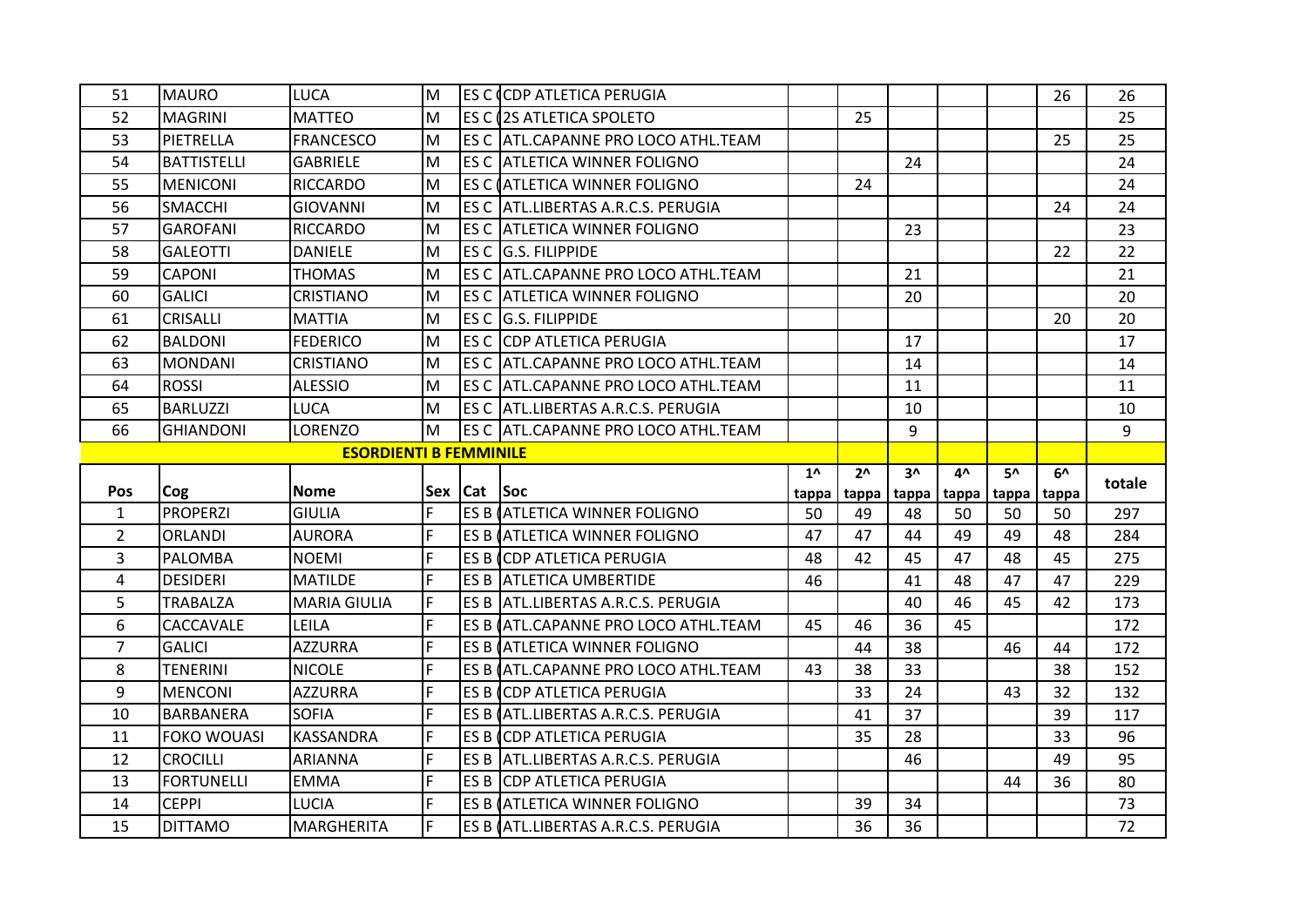| 16             | <b>MARACAGLIA</b>    | <b>MARTINA</b>               | E   |               | ES B ATL.CAPANNE PRO LOCO ATHL.TEAM  |              |                | 32           |       |              | 40    | 72     |
|----------------|----------------------|------------------------------|-----|---------------|--------------------------------------|--------------|----------------|--------------|-------|--------------|-------|--------|
| 17             | PERUZZI              | <b>ESTER</b>                 | F   |               | ES B ATL.LIBERTAS A.R.C.S. PERUGIA   |              | 31             |              |       |              | 34    | 65     |
| 18             | <b>BELLUCCI</b>      | <b>ALICE</b>                 | F   |               | ES B (ATL. TARSINA                   |              | 32             | 23           |       |              |       | 55     |
| 19             | <b>GIOSTI</b>        | <b>GIADA</b>                 | F   |               | ES B (ATL.CAPANNE PRO LOCO ATHL.TEAM |              | 29             | 22           |       |              |       | 51     |
| 20             | <b>GORI</b>          | <b>GAIA</b>                  | F   |               | ES B ATL.CSAIN PERUGIA               |              |                | 49           |       |              |       | 49     |
| 21             | <b>CAGNONI</b>       | <b>LIVIA</b>                 | F   |               | ES B ATL.LIBERTAS A.R.C.S. PERUGIA   |              |                | 47           |       |              |       | 47     |
| 22             | <b>CAVALIERI</b>     | <b>EMMA</b>                  | F   |               | ES B ATL.LIBERTAS A.R.C.S. PERUGIA   |              |                |              |       |              | 46    | 46     |
| 23             | D'URSO               | <b>SUSANNA</b>               | F   |               | ES B ATL.LIBERTAS A.R.C.S. PERUGIA   | 44           |                |              |       |              |       | 44     |
| 24             | <b>FATTORINI</b>     | <b>MATILDE</b>               | F   |               | <b>ES B ATLETICA WINNER FOLIGNO</b>  |              |                |              |       |              | 43    | 43     |
| 25             | <b>GALEOTTI</b>      | <b>LUCIA</b>                 | F   |               | ES B G.S. FILIPPIDE                  | 42           |                |              |       |              |       | 42     |
| 26             | <b>PATRIARCA</b>     | <b>MICOL</b>                 | F   |               | ES B ATL.LIBERTAS A.R.C.S. PERUGIA   |              |                |              |       |              | 41    | 41     |
| 27             | <b>SABBATINI</b>     | <b>SOFIA</b>                 | F   |               | ES B (ATL. TARSINA                   |              | 40             |              |       |              |       | 40     |
| 28             | <b>SELVI</b>         | <b>VERONICA</b>              | F   |               | ES B ATLETICA WINNER FOLIGNO         |              |                |              |       |              | 37    | 37     |
| 29             | <b>CALCOLA</b>       | <b>LUCREZIA</b>              | F   |               | ES B CDP ATLETICA PERUGIA            |              |                |              |       |              | 35    | 35     |
| 30             | BALDELLI             | <b>SARA</b>                  | F   |               | ES B ATL.LIBERTAS A.R.C.S. PERUGIA   |              | 34             |              |       |              |       | 34     |
| 31             | <b>BIANCHINI</b>     | <b>LUCIA</b>                 | F   |               | ES B ATL.LIBERTAS A.R.C.S. PERUGIA   |              |                | 31           |       |              |       | 31     |
| 32             | <b>GAUDENZI</b>      | <b>BENEDETTA</b>             | F   |               | ES B CDP ATLETICA PERUGIA            |              |                | 30           |       |              |       | 30     |
| 33             | <b>GIORGETTI</b>     | <b>ELENA SHADE</b>           | I۴  |               | ES B ATLETICA WINNER FOLIGNO         |              | 30             |              |       |              |       | 30     |
| 34             | <b>ABATE</b>         | <b>LUCREZIA</b>              | F   |               | ES B ATL.LIBERTAS A.R.C.S. PERUGIA   |              |                | 29           |       |              |       | 29     |
| 35             | <b>BACECCI</b>       | <b>ALESSIA</b>               | F   |               | ES B ATL.LIBERTAS A.R.C.S. PERUGIA   |              |                | 27           |       |              |       | 27     |
| 36             | <b>PROCOPIO</b>      | <b>GIULIA</b>                | F   |               | ES B ATL.CAPANNE PRO LOCO ATHL.TEAM  |              |                | 26           |       |              |       | 26     |
| 37             | <b>MUTO</b>          | <b>ELETTRA</b>               | lF. |               | ES B CDP ATLETICA PERUGIA            |              |                | 25           |       |              |       | 25     |
|                |                      | <b>ESORDIENTI B MASCHILE</b> |     |               |                                      |              |                |              |       |              |       |        |
|                |                      |                              |     |               |                                      | $1^{\wedge}$ | 2 <sub>0</sub> | $3^{\prime}$ | 4^    | $5^{\prime}$ | 6^    | totale |
| <b>Pos</b>     | Cog                  | <b>Nome</b>                  |     | Sex  Cat  Soc |                                      | tappa        | tappa          | tappa        | tappa | tappa        | tappa |        |
| $\mathbf{1}$   | PATUMI               | <b>FRANCESCO</b>             | lм  |               | ES B ATL.LIBERTAS A.R.C.S. PERUGIA   | 50           | 48             | 48           | 50    | 50           | 49    | 295    |
| $\overline{2}$ | <b>CIRIMBILLI</b>    | <b>FRANCESCO</b>             | lм  |               | ES B (ATL.LIBERTAS A.R.C.S. PERUGIA  | 48           | 47             | 46           | 47    | 46           | 45    | 279    |
| 3              | ALUNNI               | LEONARDO                     | lм  |               | ES B (ATL.CAPANNE PRO LOCO ATHL.TEAM | 47           | 45             | 41           | 48    | 49           | 47    | 277    |
| 4              | <b>RICCI VITIANI</b> | <b>FILIPPO</b>               | lм  |               | ES B ATLETICA UMBERTIDE              | 45           | 46             | 45           | 45    | 47           | 42    | 270    |
| 5              | PINZAGLIA            | <b>ACHILLE</b>               | lм  |               | ES B ATLETICA UMBERTIDE              | 44           | 42             | 40           | 42    | 44           | 36    | 248    |
| 6              | <b>BUCO</b>          | <b>RICCARDO</b>              | lм  |               | ES B ATL.LIBERTAS A.R.C.S. PERUGIA   | 40           | 41             | 36           | 41    | 41           | 32    | 231    |
| $\overline{7}$ | <b>MALORGIO</b>      | <b>LUCA</b>                  | lм  |               | ES B ATL.LIBERTAS A.R.C.S. PERUGIA   | 41           | 32             | 32           | 40    | 39           | 33    | 217    |
| 8              | <b>CRUCIANI</b>      | <b>LUCA</b>                  | lм  |               | <b>ES B (ATLETICA WINNER FOLIGNO</b> |              | 49             | 50           | 49    |              | 50    | 198    |
| 9              | <b>NARDONI</b>       | <b>MARCO</b>                 | lм  |               | ES B (ATL.LIBERTAS A.R.C.S. PERUGIA  | 49           | 44             | 43           |       | 40           |       | 176    |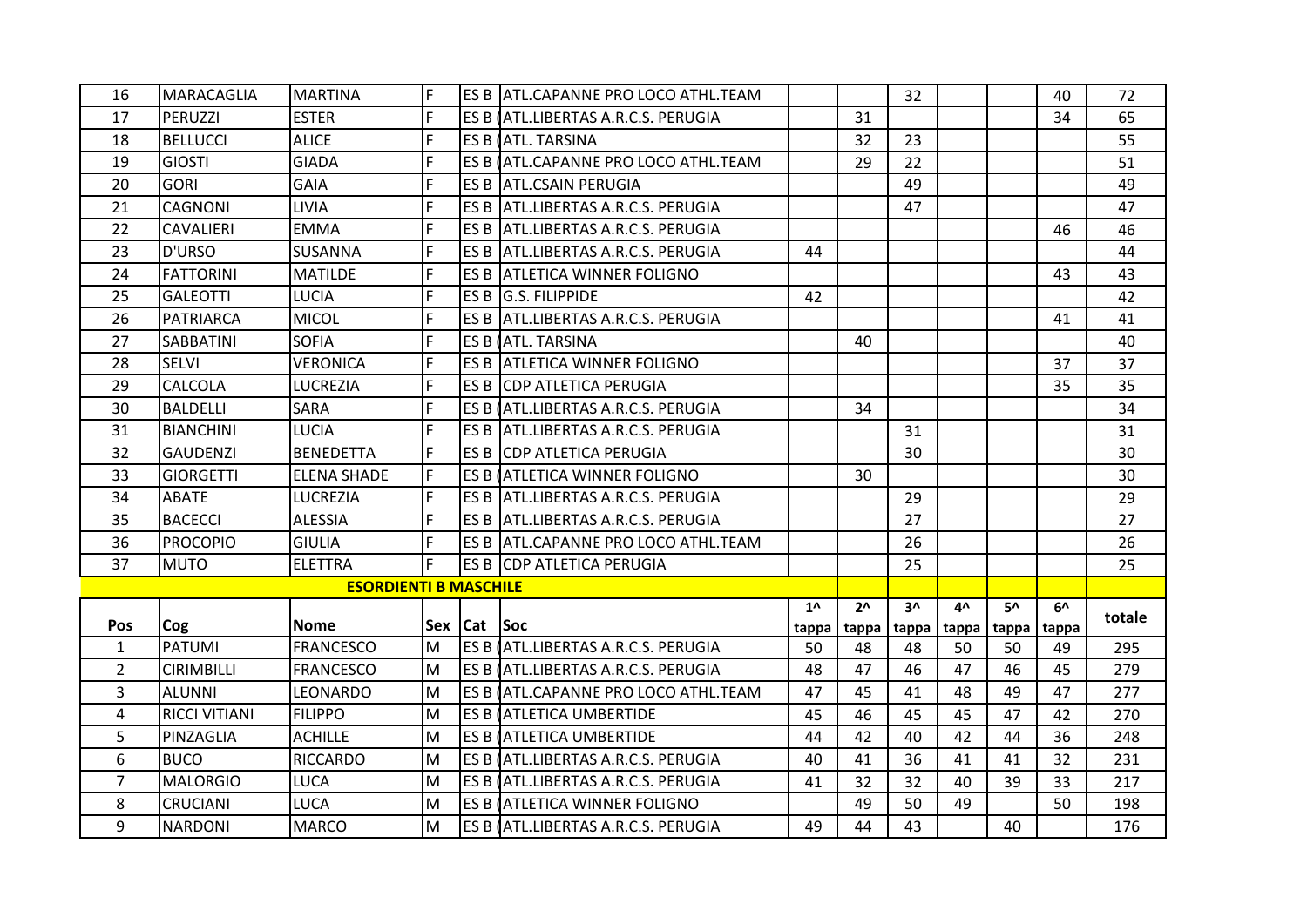| 10 | <b>GIOVAGNONI</b>         | <b>GIOELE</b>         | lм | ES B (ATL.LIBERTAS A.R.C.S. PERUGIA   |    | 38 |    | 46 | 45 | 41 | 170 |
|----|---------------------------|-----------------------|----|---------------------------------------|----|----|----|----|----|----|-----|
| 11 | <b>CARDUCCI</b>           | ALESSANDRO            | lм | <b>ES B (ATLETICA WINNER FOLIGNO</b>  | 46 | 39 |    | 43 |    | 37 | 165 |
| 12 | VOLPINI SARACCA ALEXANDER |                       | lм | IES B (ATL.LIBERTAS A.R.C.S. PERUGIA  | 38 | 33 | 28 |    |    | 27 | 126 |
| 13 | <b>SACCHETTI</b>          | <b>GIUSEPPE</b>       | lм | <b>ES B (ATLETICA UMBERTIDE</b>       |    | 18 | 23 | 37 | 36 |    | 114 |
| 14 | <b>FOCAIA</b>             | <b>MATTEO</b>         | lм | ES B (ATL.CAPANNE PRO LOCO ATHL.TEAM  |    | 36 |    | 44 |    | 34 | 114 |
| 15 | DI MICCO                  | ALESSANDRO            | lм | ES B  ATL.CAPANNE PRO LOCO ATHL.TEAM  |    |    | 25 | 38 | 43 |    | 106 |
| 16 | <b>COMES</b>              | <b>XAVIER ANTONIO</b> | Iм | ES B  ATLETICA UMBERTIDE              |    |    |    |    | 48 | 40 | 88  |
| 17 | <b>PANTALLA</b>           | SAMUELE               | lм | ES B ATL.CAPANNE PRO LOCO ATHL.TEAM   |    |    | 39 |    |    | 46 | 85  |
| 18 | LEPRI                     | <b>DAVIDE</b>         | lм | <b>ES B ATLETICA WINNER FOLIGNO</b>   |    |    | 33 |    |    | 44 | 77  |
| 19 | PIETROBELLI               | <b>NICOLA</b>         | M  | ES B (CDP ATLETICA PERUGIA            |    | 20 | 17 |    | 37 |    | 74  |
| 20 | <b>MAZZA</b>              | <b>MATTEO</b>         | lм | ES B G.S. FILIPPIDE                   | 43 |    |    |    |    | 31 | 74  |
| 21 | <b>OYEMI</b>              | LEONARD               | M  | ES B (ATL.LIBERTAS A.R.C.S. PERUGIA   |    | 25 | 44 |    |    |    | 69  |
| 22 | <b>TORTOIOLI</b>          | ALESSANDRO            | lм | IES B (ATL.CAPANNE PRO LOCO ATHL.TEAM |    | 34 |    |    |    | 29 | 63  |
| 23 | <b>SCAFATI</b>            | <b>FRANCESCO</b>      | lм | ES B  ATL.CAPANNE PRO LOCO ATHL.TEAM  |    |    | 31 |    |    | 30 | 61  |
| 24 | <b>BETTI</b>              | <b>EDOARDO</b>        | lм | ES B (ATL.LIBERTAS A.R.C.S. PERUGIA   |    | 30 | 26 |    |    |    | 56  |
| 25 | <b>TACCHI</b>             | <b>DIEGO</b>          | M  | ES B LATL. TARSINA                    |    | 27 | 27 |    |    |    | 54  |
| 26 | <b>BALDINI</b>            | <b>GABRIEL</b>        | lм | <b>ES B ATLETICA WINNER FOLIGNO</b>   |    |    |    |    |    | 48 | 48  |
| 27 | <b>CAPOTORTI</b>          | <b>LUIGI</b>          | M  | IES B IATL.CSAIN PERUGIA              |    |    | 47 |    |    |    | 47  |
| 28 | <b>PAUSELLI</b>           | <b>JACOPO</b>         | lм | ES B (ATL. TARSINA                    |    | 26 | 20 |    |    |    | 46  |
| 29 | <b>BACCHIOCCHI</b>        | <b>DAVIDE</b>         | lм | ES B (ATL.LIBERTAS A.R.C.S. PERUGIA   |    | 23 | 22 |    |    |    | 45  |
| 30 | <b>SCIAVARTINI</b>        | <b>RICCARDO</b>       | lм | <b>ES B ATLETICA WINNER FOLIGNO</b>   |    |    |    |    |    | 43 | 43  |
| 31 | <b>MORETTI</b>            | <b>FILIPPO</b>        | lм | ES B G.S. FILIPPIDE                   | 42 |    |    |    |    |    | 42  |
| 32 | <b>BARBINI</b>            | VALENTINO             | lм | ES B  ATL. LIBERTAS C. DI CASTELLO    |    |    |    |    | 42 |    | 42  |
| 33 | <b>CAMPETI</b>            | <b>BENEDETTO</b>      | lм | ES B G.S. FILIPPIDE                   | 39 |    |    |    |    |    | 39  |
| 34 | CANESTRELLI               | <b>TOMMASO</b>        | lм | ES B ATL.CAPANNE PRO LOCO ATHL.TEAM   |    |    |    | 39 |    |    | 39  |
| 35 | <b>SALUSTRI</b>           | <b>CRISTIAN</b>       | lм | <b>ES B ATLETICA WINNER FOLIGNO</b>   |    |    |    |    |    | 39 | 39  |
| 36 | <b>PROVVEDI</b>           | <b>ANDREA</b>         | lм | ES B ATL. TARSINA                     |    |    | 38 |    |    |    | 38  |
| 37 | COZZARI                   | <b>SIMONE</b>         | lм | ES B  ATL. LIBERTAS C. DI CASTELLO    |    |    |    |    | 38 |    | 38  |
| 38 | PECETTI                   | <b>FRANCESCO</b>      | lм | ES B ATL.LIBERTAS A.R.C.S. PERUGIA    |    |    |    |    |    | 38 | 38  |
| 39 | <b>MARTELLINI</b>         | <b>DAVIDE</b>         | lм | <b>ES B ATL.CSAIN PERUGIA</b>         |    |    | 37 |    |    |    | 37  |
| 40 | <b>BERNARDO</b>           | <b>JACOPO</b>         | lм | ES B G.S. FILIPPIDE                   | 37 |    |    |    |    |    | 37  |
| 41 | <b>ALBRIGO</b>            | <b>EDOARDO</b>        | M  | <b>ES B ATL.CSAIN PERUGIA</b>         |    |    | 35 |    |    |    | 35  |
| 42 | <b>LUCACCIONI</b>         | <b>LEONARDO</b>       | M  | ES B (ATL.CAPANNE PRO LOCO ATHL.TEAM  |    | 35 |    |    |    |    | 35  |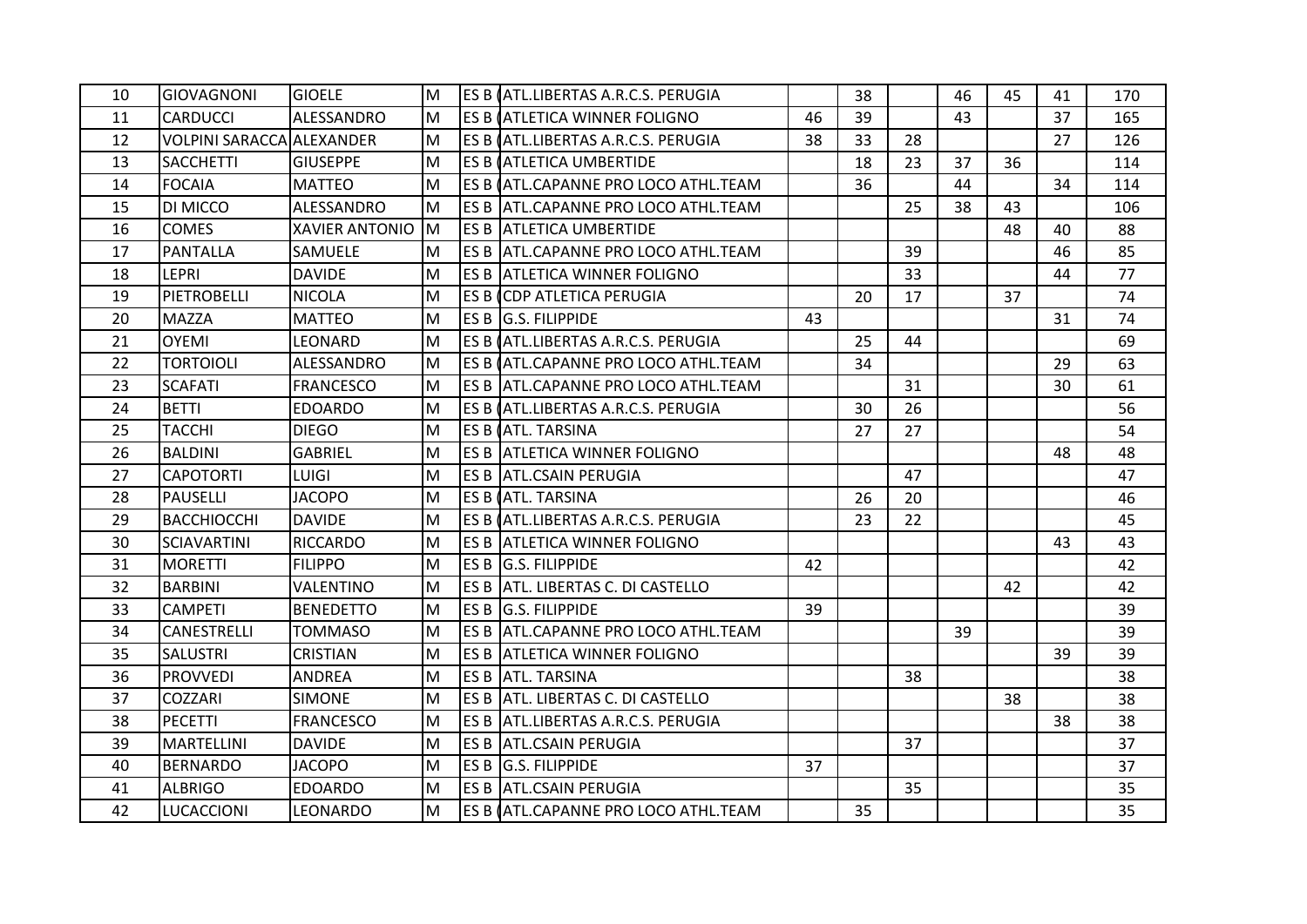| 43             | <b>CRISPICIANI</b>               | <b>SAMUELE</b>                | M  |             | ES B ATL.LIBERTAS A.R.C.S. PERUGIA              |      |              |    |             |       | 35    | 35             |
|----------------|----------------------------------|-------------------------------|----|-------------|-------------------------------------------------|------|--------------|----|-------------|-------|-------|----------------|
| 44             | CALDAROLA                        | <b>DAVIDE</b>                 | M  |             | IES B (ATL.LIBERTAS A.R.C.S. PERUGIA            |      | 15           | 15 |             |       |       | 30             |
| 45             | <b>LEPRI</b>                     | <b>DAVIDE</b>                 | M  |             | <b>ES B (ATLETICA WINNER FOLIGNO</b>            |      | 29           |    |             |       |       | 29             |
| 46             | <b>ACCIARI</b>                   | <b>GABRIELE</b>               | M  |             | <b>ES B (ATL. TARSINA</b>                       |      | 28           |    |             |       |       | 28             |
| 47             | <b>SMACCHI</b>                   | <b>DAVID</b>                  | lм |             | ES B ATL.LIBERTAS A.R.C.S. PERUGIA              |      |              |    |             |       | 28    | 28             |
| 48             | <b>GASBARRO</b>                  | SAMUELE                       | M  |             | ES B CDP ATLETICA PERUGIA                       |      | 14           | 11 |             |       |       | 25             |
| 49             | <b>PANNACCI</b>                  | <b>FRANCESCO</b>              | lм |             | ES B (ATL. TARSINA                              |      | 24           |    |             |       |       | 24             |
| 50             | <b>VESCOVI</b>                   | LORENZO                       | lм |             | ES B ATL.CAPANNE PRO LOCO ATHL.TEAM             |      |              | 21 |             |       |       | 21             |
| 51             | <b>CIPRIANI</b>                  | <b>FEDERICO</b>               | M  |             | ES B (ATL.CAPANNE PRO LOCO ATHL.TEAM            |      | 21           |    |             |       |       | 21             |
| 52             | <b>AQUINO</b>                    | <b>MICHELE</b>                | lм |             | <b>ES B CDP ATLETICA PERUGIA</b>                |      |              | 19 |             |       |       | 19             |
| 53             | <b>CIPRIANI</b>                  | <b>FEDERICO</b>               | lм |             | ES B  ATL.CAPANNE PRO LOCO ATHL.TEAM            |      |              | 18 |             |       |       | 18             |
| 54             | <b>CELLINI</b>                   | NICCOLO'                      | lм |             | <b>ES B CDP ATLETICA PERUGIA</b>                |      |              | 16 |             |       |       | 16             |
| 55             | <b>MARIOTTI</b>                  | <b>DAMIANO</b>                | M  |             | ES B (ATL.LIBERTAS A.R.C.S. PERUGIA             |      | 16           |    |             |       |       | 16             |
| 56             | <b>GENTILE</b>                   | <b>ANTONIO</b>                | M  |             | <b>IES B ICDP ATLETICA PERUGIA</b>              |      |              | 14 |             |       |       | 14             |
| 57             | <b>BIAGIOLI</b>                  | MARCO                         | M  |             | ES B ATL.LIBERTAS A.R.C.S. PERUGIA              |      |              | 13 |             |       |       | 13             |
| 58             | <b>CANNA</b>                     | <b>NICOLAS</b>                | M  |             | ES B (ATL.CAPANNE PRO LOCO ATHL.TEAM            |      | 13           |    |             |       |       | 13             |
| 59             | <b>BARLUZZI</b>                  | <b>FRANCESCO</b>              | M  |             | ES B ATL.LIBERTAS A.R.C.S. PERUGIA              |      |              | 12 |             |       |       | 12             |
|                |                                  |                               |    |             |                                                 |      |              |    |             |       |       |                |
| 60             |                                  |                               |    |             |                                                 |      |              |    |             |       |       | $\overline{0}$ |
|                |                                  | <b>ESORDIENTI A FEMMINILE</b> |    |             |                                                 |      |              |    |             |       |       |                |
|                |                                  |                               |    |             |                                                 | $1^$ | $2^{\wedge}$ | 3۸ | 4^          | 5۸    | 6^    | totale         |
| <b>Pos</b>     | Cog                              | <b>Nome</b>                   |    | Sex Cat Soc |                                                 |      | tappa tappa  |    | tappa tappa | tappa | tappa |                |
| $\mathbf{1}$   | <b>CRUCIANI</b>                  | <b>GAIA</b>                   | F  |             | <b>ES A LATLETICA WINNER FOLIGNO</b>            |      | 50           | 48 | 50          | 50    | 50    | 248            |
| $\overline{2}$ | <b>GIORGI</b>                    | <b>LINDA</b>                  | F  |             | ES A ATL.LIBERTAS A.R.C.S. PERUGIA              |      | 49           | 50 | 49          | 48    | 49    | 245            |
| 3              | <b>VINTI</b>                     | <b>FRANCESCA</b>              | F  |             | ES A ATL.LIBERTAS A.R.C.S. PERUGIA              |      | 47           | 46 | 48          | 49    | 47    | 237            |
| 4              | <b>GALICI</b>                    | <b>SOFIA</b>                  | F  |             | ES A ATLETICA WINNER FOLIGNO                    |      | 46           | 45 | 46          | 46    | 43    | 226            |
| 5              | <b>MACCIONI</b>                  | <b>REBECCA</b>                | F  |             | ES A LATL.CAPANNE PRO LOCO ATHL.TEAM            |      | 41           | 43 | 45          | 45    | 38    | 212            |
| 6              | <b>BONIFAZI</b>                  | <b>FRANCESCA</b>              | F  |             | ES A ATLETICA WINNER FOLIGNO                    |      | 48           | 49 | 47          |       | 48    | 192            |
| $\overline{7}$ | <b>BELLEZZA</b>                  | <b>DAHABO</b>                 | F  |             | ES A ATL.LIBERTAS A.R.C.S. PERUGIA              | 50   |              | 47 |             | 47    | 45    | 189            |
| 8              | <b>BOVI</b>                      | <b>ALICE</b>                  | F  |             | ES A ATLETICA WINNER FOLIGNO                    |      | 45           | 44 |             |       | 42    | 131            |
| 9              | <b>LIZIO</b>                     | <b>GIADA</b>                  | F  |             | ES A ATLETICA UMBERTIDE                         | 49   | 42           |    |             |       |       | 91             |
| 10             | <b>AGNISSAN KOUSS THEA</b>       |                               | F  |             | ES A ATL.LIBERTAS A.R.C.S. PERUGIA              |      | 44           | 41 |             |       |       | 85             |
| 11             | <b>MONTECUCCO</b>                | <b>CHIARA</b>                 | F  |             | ES A ATL.LIBERTAS A.R.C.S. PERUGIA              |      |              | 40 |             |       | 35    | 75             |
| 12<br>13       | <b>PACIOTTI</b><br><b>BREWER</b> | SAMANTA<br><b>ORLA</b>        | F  |             | ES A <b>ATL. TARSINA</b><br>ES A G.S. FILIPPIDE | 48   | 36           | 36 |             |       |       | 72<br>48       |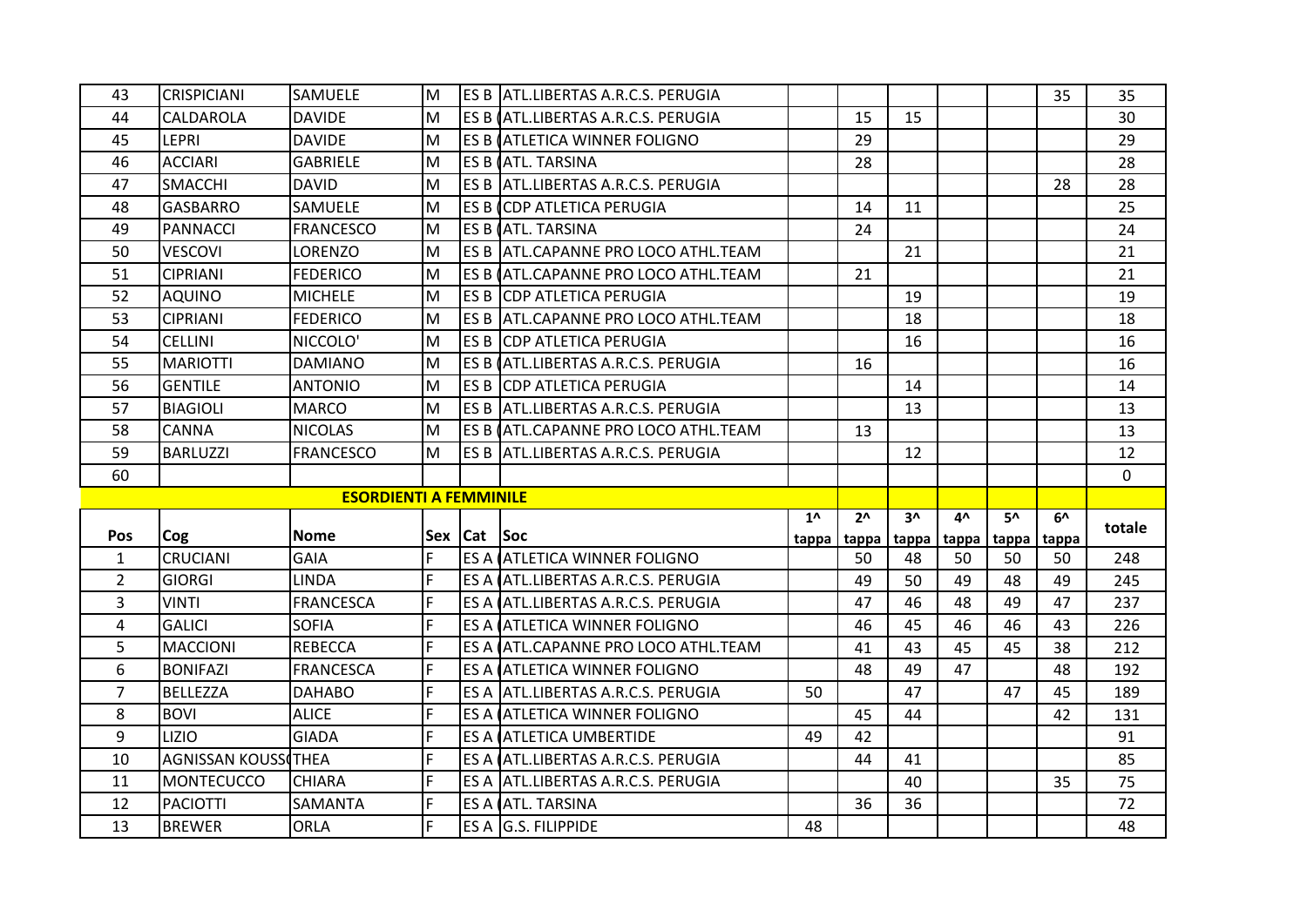| 14             | ITITOLI            | <b>STELLA</b>                | F   |             | ES A JATL.CAPANNE PRO LOCO ATHL.TEAM        |       |                |       |       |       | 46    | 46     |
|----------------|--------------------|------------------------------|-----|-------------|---------------------------------------------|-------|----------------|-------|-------|-------|-------|--------|
| 15             | PALAZZOLI          | <b>MARIA VITTORIA</b>        | IF. |             | ES A JATLETICA UMBERTIDE                    |       |                |       |       | 44    |       | 44     |
| 16             | <b>SALUSTRI</b>    | <b>AURORA</b>                | F   |             | ES A ATLETICA WINNER FOLIGNO                |       |                |       |       |       | 44    | 44     |
| 17             | <b>SALVATO</b>     | <b>GIORGIA</b>               | F   |             | ES A (ATL.CAPANNE PRO LOCO ATHL.TEAM        |       | 43             |       |       |       |       | 43     |
| 18             | <b>BERTOLDO</b>    | <b>AURORA</b>                | F   |             | ES A ATLETICA WINNER FOLIGNO                |       |                | 42    |       |       |       | 42     |
| 19             | <b>MICHELINI</b>   | <b>SILVIA</b>                | F   |             | ES A ATLETICA WINNER FOLIGNO                |       |                |       |       |       | 41    | 41     |
| 20             | <b>CRUCIANI</b>    | <b>VIRGINIA</b>              | F   |             | ES A ATL.LIBERTAS A.R.C.S. PERUGIA          |       |                |       |       |       | 40    | 40     |
| 21             | <b>CORRADI</b>     | VANESSA                      | F   |             | ES A ATL.LIBERTAS A.R.C.S. PERUGIA          |       |                | 39    |       |       |       | 39     |
| 22             | PIETRANGELI        | <b>CHIARA</b>                | F   |             | ES A ATLETICA WINNER FOLIGNO                |       |                |       |       |       | 39    | 39     |
| 23             | <b>CAPPELLI</b>    | <b>VERONICA</b>              | F   |             | ES A ATL. TARSINA                           |       |                | 37    |       |       |       | 37     |
| 24             | <b>CICIONI</b>     | <b>VITTORIA</b>              | F   |             | ES A LATLETICA WINNER FOLIGNO               |       |                |       |       |       | 37    | 37     |
| 25             | <b>RUBECA</b>      | <b>ARIANNA</b>               | F   |             | ES A ATL.LIBERTAS A.R.C.S. PERUGIA          |       |                |       |       |       | 36    | 36     |
| 26             | <b>FARINACCI</b>   | <b>GIADA</b>                 | F   |             | ES A <b>ATL. TARSINA</b>                    |       | 34             |       |       |       |       | 34     |
| 27             | <b>BURZIGOTTI</b>  | <b>MARTINA</b>               | F   |             | ES A CDP ATLETICA PERUGIA                   |       |                |       |       |       | 34    | 34     |
| 28             | <b>FRATINI</b>     | <b>GAIA</b>                  | F   |             | ES A G.S. FILIPPIDE                         |       |                |       |       |       | 33    | 33     |
| 29             | <b>BALDELLI</b>    | <b>SARA</b>                  | F   |             | ES A ATL. TARSINA                           |       | 33             |       |       |       |       | 33     |
| 30             | <b>BOSI</b>        | <b>SILVIA</b>                | F   |             | ES A ATLETICA WINNER FOLIGNO                |       |                |       |       |       | 32    | 32     |
|                |                    |                              |     |             |                                             |       |                |       |       |       |       |        |
|                |                    | <b>ESORDIENTI A MASCHILE</b> |     |             |                                             |       |                |       |       |       |       |        |
|                |                    |                              |     |             |                                             | $1^$  | 2 <sub>0</sub> | $3^$  | 4^    | 5۸    | 6^    | totale |
| Pos            | Cog                | <b>Nome</b>                  |     | Sex Cat Soc |                                             | tappa | tappa          | tappa | tappa | tappa | tappa |        |
| $\mathbf{1}$   | <b>MAGHINI</b>     | <b>FILIPPO</b>               | M   |             | ES A ATL.LIBERTAS A.R.C.S. PERUGIA          | 49    | 45             | 48    | 48    | 47    | 47    | 284    |
| $\overline{2}$ | <b>TRABALZA</b>    | <b>DANIELE</b>               | M   |             | ES A (ATL.LIBERTAS A.R.C.S. PERUGIA         | 47    | 47             | 46    | 47    | 46    | 48    | 281    |
| $\overline{3}$ | <b>EPIFANIO</b>    | <b>FRANCESCO</b>             | M   |             | ES A ATL.LIBERTAS A.R.C.S. PERUGIA          | 45    | 48             | 47    | 46    | 48    | 44    | 278    |
| 4              | <b>BARTOLI</b>     | LORENZO                      | M   |             | ES A <i>(ATL.CAPANNE PRO LOCO ATHL.TEAM</i> | 48    | 42             | 38    | 50    | 45    | 43    | 266    |
| 5              | <b>ROMANO</b>      | <b>MATTEO</b>                | M   |             | ES A ATL.LIBERTAS A.R.C.S. PERUGIA          | 42    | 38             | 45    | 42    | 41    | 37    | 245    |
| 6              | <b>BROCCOLETTI</b> | <b>MATTEO</b>                | M   |             | IES A IATL.LIBERTAS A.R.C.S. PERUGIA        | 40    | 33             | 32    | 40    | 40    | 39    | 224    |
| $\overline{7}$ | <b>FOCARDI</b>     | <b>DAVIDE</b>                | lм  |             | ES A (ATL.LIBERTAS A.R.C.S. PERUGIA         | 46    | 43             |       | 45    | 44    | 40    | 218    |
| 8              | <b>BELLEZZA</b>    | SELHADIN                     | M   |             | ES A ATL.LIBERTAS A.R.C.S. PERUGIA          | 50    |                | 50    |       | 49    | 50    | 199    |
| 9              | <b>MACCIONI</b>    | <b>MATTIA</b>                | M   |             | ES A (ATL.CAPANNE PRO LOCO ATHL.TEAM        |       | 37             | 37    | 41    | 42    |       | 157    |
| 10             | <b>BONDI</b>       | <b>NICOLA</b>                | M   |             | ES A ATL.LIBERTAS A.R.C.S. PERUGIA          | 39    | 34             | 31    |       | 38    |       | 142    |
| 11             | <b>FALOCI</b>      | <b>FRANCESCO</b>             | lм  |             | <b>ES A ATLETICA UMBERTIDE</b>              | 38    | 31             | 29    | 39    |       |       | 137    |
| 12             | <b>CIRIMBILLI</b>  | <b>RICCARDO</b>              | lм  |             | ES A <b>ATL.LIBERTAS A.R.C.S. PERUGIA</b>   | 41    | 40             | 39    |       |       |       | 120    |
| 13             | <b>DOTTORI</b>     | <b>MATTIA</b>                | M   |             | ES A ATL.LIBERTAS A.R.C.S. PERUGIA          |       | 50             |       |       | 50    |       | 100    |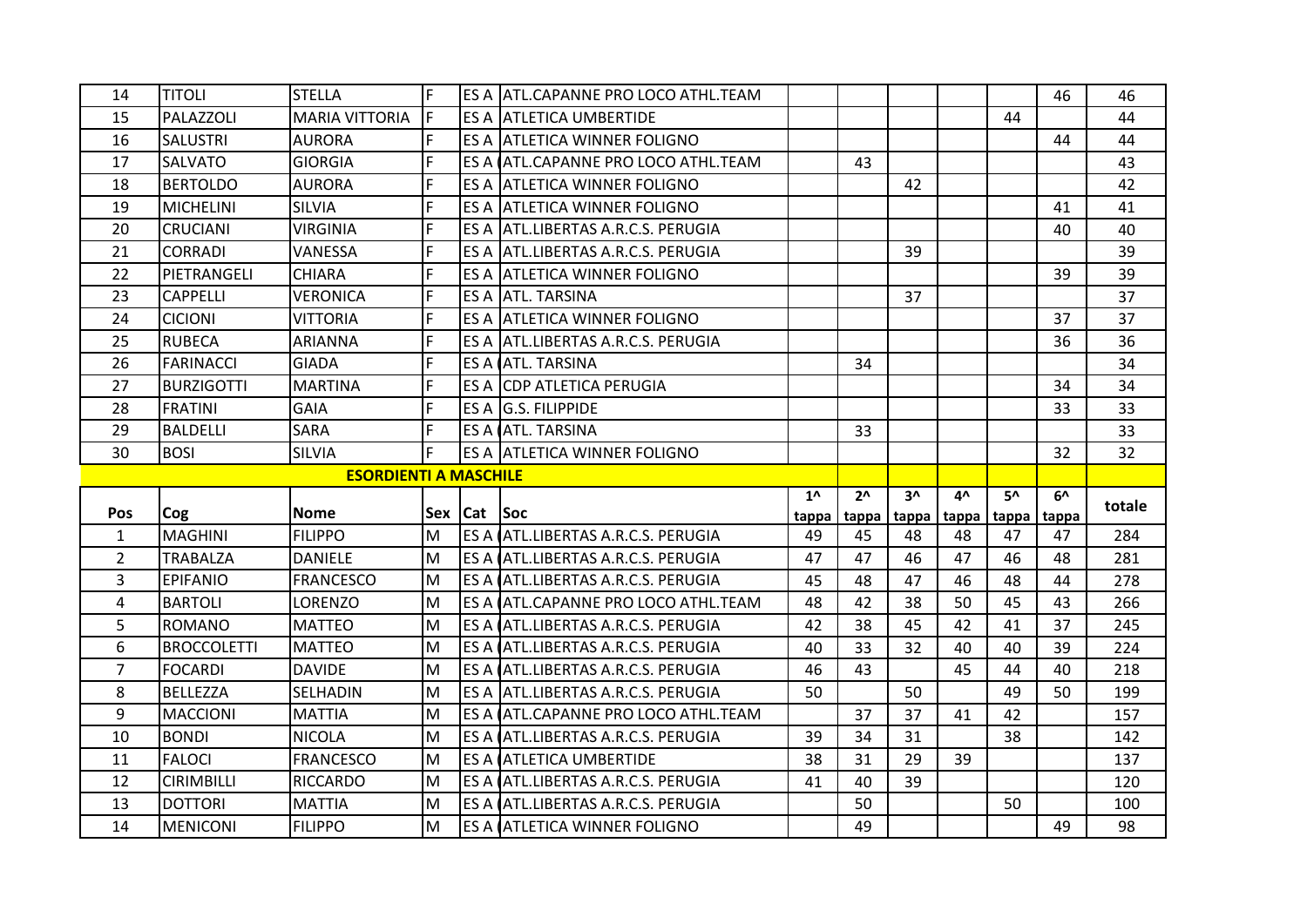| 15 | <b>PICCINETTI</b>    | <b>MATTEO</b>    | M  | ES A ATL.CAPANNE PRO LOCO ATHL.TEAM  |    | 46 | 49 |    |    |    | 95 |
|----|----------------------|------------------|----|--------------------------------------|----|----|----|----|----|----|----|
| 16 | <b>BERTUCCI</b>      | <b>FRANCESCO</b> | M  | ES A ATLETICA UMBERTIDE              |    |    |    | 49 | 43 |    | 92 |
| 17 | <b>MORETTI</b>       | <b>GIOELE</b>    | M  | ES A JATL.LIBERTAS A.R.C.S. PERUGIA  | 44 |    | 44 |    |    |    | 88 |
| 18 | <b>BELLAVITA</b>     | SAMUELE          | M  | ES A ATL.LIBERTAS A.R.C.S. PERUGIA   |    | 41 | 41 |    |    |    | 82 |
| 19 | <b>GIAMBENEDETTI</b> | ANDREA           | M  | ES A ATL.CAPANNE PRO LOCO ATHL.TEAM  | 43 |    | 36 |    |    |    | 79 |
| 20 | <b>CARDAIOLI</b>     | <b>SAMUELE</b>   | M  | ES A ATL.LIBERTAS A.R.C.S. PERUGIA   |    | 25 | 26 |    |    | 27 | 78 |
| 21 | <b>BATTAGLINI</b>    | <b>GIOVANNI</b>  | M  | ES A  ATL.CAPANNE PRO LOCO ATHL.TEAM |    |    |    |    | 39 | 35 | 74 |
| 22 | <b>GIOMBOLINI</b>    | <b>FEDERICO</b>  | M  | ES A (ATL.CAPANNE PRO LOCO ATHL.TEAM |    | 36 | 33 |    |    |    | 69 |
| 23 | <b>HANELLI</b>       | <b>DANIELE</b>   | M  | <b>ES A G.S. FILIPPIDE</b>           | 34 |    |    |    |    | 28 | 62 |
| 24 | <b>MOSTO</b>         | ANDREA           | M  | ES A ATLETICA UMBERTIDE              |    | 28 | 27 |    |    |    | 55 |
| 25 | <b>FERRARA</b>       | <b>ARUN</b>      | M  | <b>ES A G.S. FILIPPIDE</b>           |    |    |    |    |    | 46 | 46 |
| 26 | <b>DEDA</b>          | ARMANDO          | M  | ES A ATLETICA WINNER FOLIGNO         |    |    |    |    |    | 45 | 45 |
| 27 | <b>BREGHI</b>        | <b>MATTEO</b>    | M  | ES A JATL.CAPANNE PRO LOCO ATHL.TEAM |    |    |    | 44 |    |    | 44 |
| 28 | <b>BISTONI</b>       | <b>MATTEO</b>    | M  | ES A ATL.LIBERTAS A.R.C.S. PERUGIA   |    |    |    | 43 |    |    | 43 |
| 29 | <b>CARLETTI</b>      | <b>FILIPPO</b>   | M  | ES A ATLETICA WINNER FOLIGNO         |    |    | 42 |    |    |    | 42 |
| 30 | <b>MAGALETTA</b>     | LORENZO          | M  | ES A G.S. FILIPPIDE                  |    |    |    |    |    | 42 | 42 |
| 31 | <b>VALENTINI</b>     | <b>ALFREDO</b>   | M  | ES A ATLETICA WINNER FOLIGNO         |    |    |    |    |    | 41 | 41 |
| 32 | <b>GORI</b>          | <b>LIBERO</b>    | M  | ES A ATL.CSAIN PERUGIA               |    |    | 40 |    |    |    | 40 |
| 33 | <b>GIORDANO</b>      | <b>ANDREA</b>    | M  | ES A JATLETICA WINNER FOLIGNO        |    |    |    |    |    | 38 | 38 |
| 34 | <b>GALEOTTI</b>      | <b>GIOELE</b>    | M  | ES A G.S. FILIPPIDE                  | 36 |    |    |    |    |    | 36 |
| 35 | <b>BARBAN</b>        | <b>ANGELO</b>    | M  | <b>ES A ATLETICA UMBERTIDE</b>       |    |    |    |    |    | 36 | 36 |
| 36 | <b>BARBINI</b>       | <b>DAVIDE</b>    | M  | ES A G.S. FILIPPIDE                  | 35 |    |    |    |    |    | 35 |
| 37 | <b>CERVINI</b>       | ROBERTO PIETRO   | lм | ES A <b>ATL. TARSINA</b>             |    | 35 |    |    |    |    | 35 |
| 38 | <b>BOCCIOLI</b>      | LORENZO          | M  | ES A JATL.LIBERTAS A.R.C.S. PERUGIA  |    |    | 34 |    |    |    | 34 |
| 39 | <b>BICORGNI</b>      | <b>LUCA</b>      | M  | ES A ATL.LIBERTAS A.R.C.S. PERUGIA   |    |    |    |    |    | 34 | 34 |
| 40 | <b>COPERSINO</b>     | LEONARDO         | M  | <b>ES A G.S. FILIPPIDE</b>           | 33 |    |    |    |    |    | 33 |
| 41 | <b>BURGANTI</b>      | <b>RICCARDO</b>  | M  | ES A ATLETICA WINNER FOLIGNO         |    |    |    |    |    | 33 | 33 |
| 42 | <b>CHIOCCI</b>       | <b>MATTIA</b>    | M  | ES A <b>ATL. TARSINA</b>             |    | 32 |    |    |    |    | 32 |
| 43 | <b>MASCIA</b>        | <b>GIOELE</b>    | M  | ES A ATLETICA WINNER FOLIGNO         |    |    |    |    |    | 32 | 32 |
| 44 | <b>MORONI</b>        | ALESSANDRO       | M  | ES A JATLETICA WINNER FOLIGNO        |    |    |    |    |    | 31 | 31 |
| 45 | <b>MACELLARI</b>     | <b>MICHELE</b>   | M  | ES A ATL.LIBERTAS A.R.C.S. PERUGIA   |    | 30 |    |    |    |    | 30 |
| 46 | <b>RADICCHI</b>      | <b>GIACOMO</b>   | M  | ES A <b>CDP</b> ATLETICA PERUGIA     |    |    | 30 |    |    |    | 30 |
| 47 | <b>MACELLARI</b>     | <b>MICHELE</b>   | M  | ES A ATL.LIBERTAS A.R.C.S. PERUGIA   |    |    |    |    |    | 30 | 30 |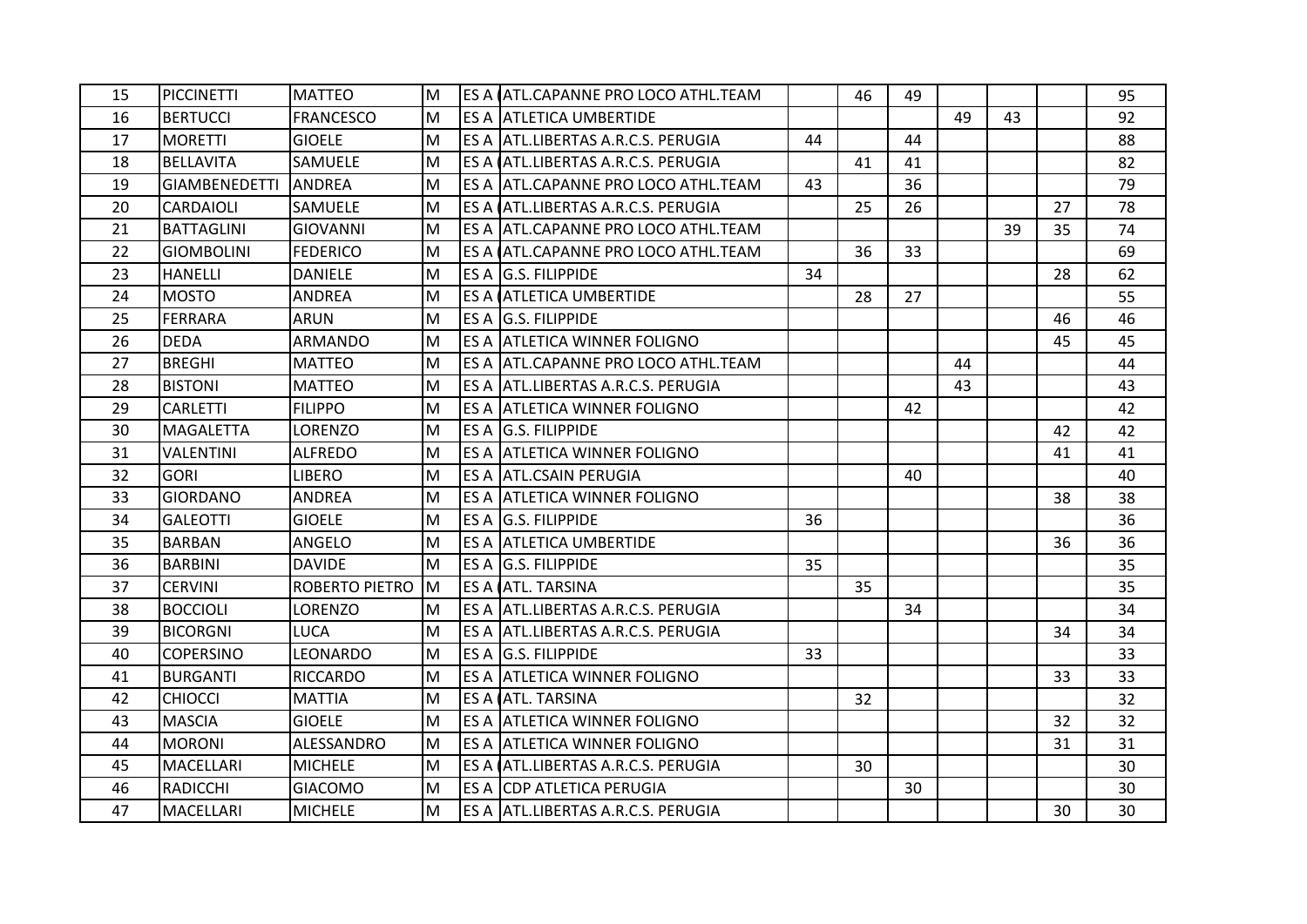| 48             | <b>CICULO</b>      | LORENZO             | M              |             | ES A ATL.LIBERTAS A.R.C.S. PERUGIA |              | 29           |              |       |       |       | 29           |
|----------------|--------------------|---------------------|----------------|-------------|------------------------------------|--------------|--------------|--------------|-------|-------|-------|--------------|
| 49             | LUZI               | <b>ANDREA</b>       | M              |             | ES A JATLETICA WINNER FOLIGNO      |              |              |              |       |       | 29    | 29           |
| 50             | <b>NIERI</b>       | <b>SIMONE</b>       | M              |             | ES A ATLETICA WINNER FOLIGNO       |              |              | 28           |       |       |       | 28           |
| 51             | <b>CIABILLI</b>    | <b>DAVIDE</b>       | M              |             | ES A (ATL. TARSINA                 |              | 27           |              |       |       |       | 27           |
| 52             | <b>FARINELLI</b>   | <b>RICCARDO</b>     | M              |             | ES A ATL.LIBERTAS A.R.C.S. PERUGIA |              | 26           |              |       |       |       | 26           |
| 53             |                    |                     |                |             |                                    |              |              |              |       |       |       | $\mathbf{0}$ |
|                |                    |                     | <b>RAGAZZE</b> |             |                                    |              |              |              |       |       |       |              |
|                |                    |                     |                |             |                                    | $1^{\wedge}$ | $2^{\wedge}$ | $3^{\prime}$ | 4^    | 5۸    | 6^    | totale       |
| <b>Pos</b>     | Cog                | <b>Nome</b>         |                | Sex Cat Soc |                                    | tappa        | tappa        | tappa        | tappa | tappa | tappa |              |
| $\mathbf{1}$   | <b>FRACASSINI</b>  | <b>MELISSA</b>      | F              |             | RAGAATL.LIBERTAS A.R.C.S. PERUGIA  | 50           | 50           | 50           | 50    | 50    | 50    | 300          |
| $\overline{2}$ | <b>RAMACCIATI</b>  | <b>ELENA</b>        | F              |             | RAGAATL.CAPANNE PRO LOCO ATHL.TEAM | 47           | 46           | 46           | 46    | 48    | 48    | 281          |
| 3              | <b>PAOLONI</b>     | <b>ELISA</b>        | F              |             | RAGAATL.CAPANNE PRO LOCO ATHL.TEAM | 49           | 44           | 49           | 45    | 44    | 47    | 278          |
| 4              | <b>PITOCCHI</b>    | YASMIN              | F              |             | RAGAATLETICA UMBERTIDE             | 46           | 47           | 45           | 47    | 46    | 45    | 276          |
| 5.             | <b>BELFICO</b>     | <b>CHIARA</b>       | F              |             | RAGAATL.CAPANNE PRO LOCO ATHL.TEAM | 48           | 49           | 48           | 49    | 49    |       | 243          |
| 6              | <b>MAGHINI</b>     | <b>MATILDE</b>      | F              |             | RAGAATL.LIBERTAS A.R.C.S. PERUGIA  | 41           | 40           | 37           | 41    | 43    | 40    | 242          |
| $\overline{7}$ | <b>VINTI</b>       | <b>FEDERICA</b>     | F              |             | RAGAATL.LIBERTAS A.R.C.S. PERUGIA  |              | 42           | 39           | 43    | 45    |       | 169          |
| 8              | <b>BONIFAZI</b>    | <b>MICHELA</b>      | F              |             | RAGAATLETICA WINNER FOLIGNO        |              | 48           | 41           | 48    |       |       | 137          |
| 9              | <b>CERAMI</b>      | <b>ERICA</b>        | F              |             | RAGAATL.LIBERTAS A.R.C.S. PERUGIA  | 43           | 45           | 44           |       |       |       | 132          |
| 10             | <b>PARRINI</b>     | <b>FLAVIA</b>       | F              |             | RAG G.S. FILIPPIDE                 | 45           |              |              |       |       | 49    | 94           |
| 11             | PALAZZOLI          | <b>MARTA</b>        | F              |             | RAG ATLETICA UMBERTIDE             |              |              |              | 44    |       | 42    | 86           |
| 12             | <b>RENZINI</b>     | <b>MARTINA</b>      | F              |             | <b>RAG ATLETICA UMBERTIDE</b>      |              |              |              | 42    |       | 43    | 85           |
| 13             | <b>BELARDINE</b>   | <b>SOFIA</b>        | F              |             | RAG G.S. FILIPPIDE                 | 42           |              |              |       |       | 39    | 81           |
| 14             | <b>CECCHETTI</b>   | <b>ALESSIA</b>      | F              |             | RAG IATLETICA UMBERTIDE            |              |              |              | 40    |       | 41    | 81           |
| 15             | <b>CARDAIOLO</b>   | <b>NOEMI</b>        | F              |             | RAG ATL.LIBERTAS A.R.C.S. PERUGIA  |              |              | 36           |       |       | 44    | 80           |
| 16             | <b>RANIERI</b>     | CATERINA            | F              |             | RAGAATL.CAPANNE PRO LOCO ATHL.TEAM |              | 41           | 38           |       |       |       | 79           |
| 17             | <b>PIGNATTA</b>    | <b>ALICE</b>        | F              |             | RAGAATL.CAPANNE PRO LOCO ATHL.TEAM |              | 38           | 35           |       |       |       | 73           |
| 18             | <b>BATTAGLINI</b>  | <b>CECILIA</b>      | F              |             | RAG ATL.CAPANNE PRO LOCO ATHL.TEAM |              |              | 34           |       |       | 37    | 71           |
| 19             | <b>CASTELLANI</b>  | <b>CECILIA</b>      | F              |             | RAG ATLETICA WINNER FOLIGNO        |              |              | 47           |       |       |       | 47           |
| 20             | <b>CROCI</b>       | <b>ELISABETTA</b>   | F              |             | RAG ATL. LIBERTAS C. DI CASTELLO   |              |              |              |       | 47    |       | 47           |
| 21             | <b>MOLLARI</b>     | <b>MARIA GIULIA</b> | F              |             | RAGAATLETICA WINNER FOLIGNO        |              | 43           |              |       |       |       | 43           |
| 22             | <b>CIANCABILLA</b> | <b>ESTER</b>        | F              |             | RAG ATLETICA WINNER FOLIGNO        |              |              | 43           |       |       |       | 43           |
| 23             | <b>RICCI</b>       | ARIANNA             | F              |             | RAG ATL.LIBERTAS A.R.C.S. PERUGIA  |              |              | 42           |       |       |       | 42           |
| 24             | <b>VICHI</b>       | <b>ANNA</b>         | F              |             | RAG ATL. LIBERTAS C. DI CASTELLO   |              |              |              |       | 42    |       | 42           |
| 25             | <b>STINCHI</b>     | LUDOVICA            | F              |             | RAG ATL. LIBERTAS C. DI CASTELLO   |              |              |              |       | 41    |       | 41           |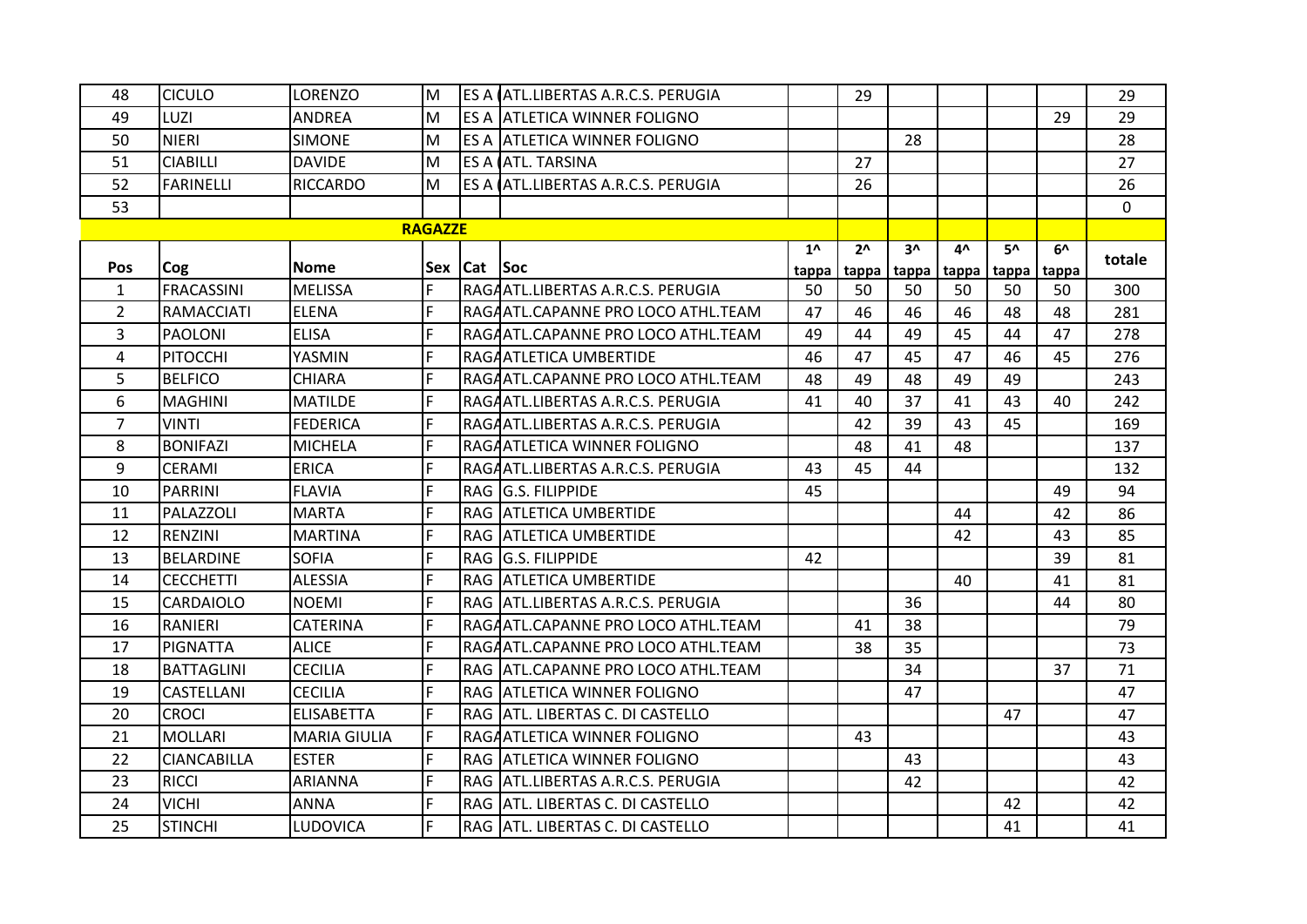| 26             | LESTI               | <b>CHIARA</b>   | F              |                 | RAG G.S. FILIPPIDE                  | 40           |              |       |       |       |       | 40     |
|----------------|---------------------|-----------------|----------------|-----------------|-------------------------------------|--------------|--------------|-------|-------|-------|-------|--------|
| 27             | <b>PAOLONE</b>      | <b>AURORA</b>   | F              |                 | RAG ATLETICA WINNER FOLIGNO         |              |              | 40    |       |       |       | 40     |
| 28             | <b>BREWER</b>       | <b>MAEWE</b>    | F              |                 | RAG G.S. FILIPPIDE                  | 39           |              |       |       |       |       | 39     |
| 29             | ALESSANDRELLI       | <b>GIOIA</b>    | F              |                 | RAGAATL.LIBERTAS A.R.C.S. PERUGIA   |              | 39           |       |       |       |       | 39     |
| 30             | PITARCHINI          | <b>MARIA</b>    | F              |                 | RAG ATL.CAPANNE PRO LOCO ATHL.TEAM  |              |              |       | 39    |       |       | 39     |
| 31             | <b>LISCAI</b>       | LORENZA         | F              |                 | RAG G.S. FILIPPIDE                  | 38           |              |       |       |       |       | 38     |
| 32             | <b>COCCIA</b>       | <b>BEATRICE</b> | F              |                 | <b>RAG ATLETICA WINNER FOLIGNO</b>  |              |              |       |       |       | 38    | 38     |
| 33             | <b>BALDELLI</b>     | <b>MIIAM</b>    | F              |                 | RAGAATL.LIBERTAS A.R.C.S. PERUGIA   |              | 37           |       |       |       |       | 37     |
| 34             | <b>MULILLO</b>      | SAULINA         | F              |                 | RAG ATLETICA WINNER FOLIGNO         |              |              |       |       |       | 36    | 36     |
| 35             | <b>MAZZONI</b>      | <b>AURORA</b>   | F              |                 | RAG ATLETICA WINNER FOLIGNO         |              |              |       |       |       | 35    | 35     |
| 36             | <b>PACCHIAROTTI</b> | <b>REBECCA</b>  | E              |                 | RAG ATLETICA WINNER FOLIGNO         |              |              |       |       |       | 34    | 34     |
| 37             | <b>TRAORE</b>       | <b>NOFEMA</b>   | F              |                 | RAG G.S. FILIPPIDE                  |              |              |       |       |       | 33    | 33     |
|                |                     |                 | <b>RAGAZZI</b> |                 |                                     |              |              |       |       |       |       |        |
|                |                     |                 |                |                 |                                     | $1^{\wedge}$ | $2^{\wedge}$ | $3^$  | 4^    | 5۸    | 6^    | totale |
| Pos            | Cog                 | <b>Nome</b>     |                | Sex   Cat   Soc |                                     | tappa        | tappa        | tappa | tappa | tappa | tappa |        |
| $\mathbf{1}$   | <b>PROPERZI</b>     | LORENZO         | M              |                 | RAGAATLETICA WINNER FOLIGNO         | 49           | 50           | 50    | 50    | 50    | 49    | 298    |
| $\overline{2}$ | <b>TRABALZA</b>     | <b>MATTEO</b>   | M              |                 | RAGAATL.LIBERTAS A.R.C.S. PERUGIA   | 50           | 49           | 49    | 49    | 49    | 47    | 293    |
| 3              | <b>FUMI</b>         | <b>GIOVANNI</b> | M              |                 | RAGAATL.LIBERTAS A.R.C.S. PERUGIA   | 43           | 44           | 45    | 43    | 43    | 37    | 255    |
| 4              | <b>GIGLIETTI</b>    | LORENZO         | lм             |                 | RAG  ATL.CAPANNE PRO LOCO ATHL.TEAM | 48           |              | 48    | 48    | 48    | 44    | 236    |
| 5              | <b>GORI</b>         | LEONARDO        | lм             |                 | RAGAATL.LIBERTAS A.R.C.S. PERUGIA   | 46           | 48           |       | 46    | 47    | 42    | 229    |
| 6              | <b>GIOVAGNONI</b>   | <b>CRISTIAN</b> | lм             |                 | RAGAATL.LIBERTAS A.R.C.S. PERUGIA   |              | 41           | 42    | 40    | 44    | 35    | 202    |
| $\overline{7}$ | <b>MORONCINI</b>    | <b>FILIPPO</b>  | lм             |                 | RAGAATLETICA WINNER FOLIGNO         |              | 46           | 47    | 47    |       | 40    | 180    |
| 8              | <b>CARDUCCI</b>     | ANDREA          | M              |                 | RAGAATLETICA WINNER FOLIGNO         | 42           | 47           |       |       |       | 46    | 135    |
| 9              | <b>TRABALZA</b>     | <b>ANDREA</b>   | lм             |                 | RAG ATL.LIBERTAS A.R.C.S. PERUGIA   |              |              |       | 45    | 42    | 41    | 128    |
| 10             | <b>GIGLIETTI</b>    | FABRIZIO        | M              |                 | RAG ATL.CAPANNE PRO LOCO ATHL.TEAM  |              |              |       | 44    | 45    | 38    | 127    |
| 11             | <b>ANDREOLI</b>     | <b>FILIPPO</b>  | lм             |                 | RAGAATL.CAPANNE PRO LOCO ATHL.TEAM  |              | 43           | 44    |       |       |       | 87     |
| 12             | <b>ANOZIE</b>       | <b>KEVIN</b>    | lм             |                 | RAGAATL. TARSINA                    |              | 38           | 39    |       |       |       | 77     |
| 13             | FELIZIANI           | <b>STEFANO</b>  | M              |                 | <b>RAG ATLETICA WINNER FOLIGNO</b>  |              |              |       |       |       | 50    | 50     |
| 14             | <b>BINUCCI</b>      | <b>DANIELE</b>  | lм             |                 | <b>RAG ATLETICA WINNER FOLIGNO</b>  |              |              |       |       |       | 48    | 48     |
| 15             | <b>GALEOTTI</b>     | <b>NICOLA</b>   | M              |                 | <b>RAG G.S. FILIPPIDE</b>           | 47           |              |       |       |       |       | 47     |
| 16             | <b>BACECCI</b>      | SAMUELE         | lм             |                 | RAG ATL.LIBERTAS A.R.C.S. PERUGIA   |              |              | 46    |       |       |       | 46     |
| 17             | <b>VIGNATI</b>      | <b>MICHELE</b>  | lм             |                 | RAG  ATL. LIBERTAS C. DI CASTELLO   |              |              |       |       | 46    |       | 46     |
| 18             | <b>BUTNARIU</b>     | <b>GEORGE</b>   | M              |                 | RAGAATLETICA UMBERTIDE              |              | 45           |       |       |       |       | 45     |
| 19             | <b>BARTILUCCI</b>   | <b>MATTIA</b>   | İМ             |                 | <b>RAG G.S. FILIPPIDE</b>           |              |              |       |       |       | 45    | 45     |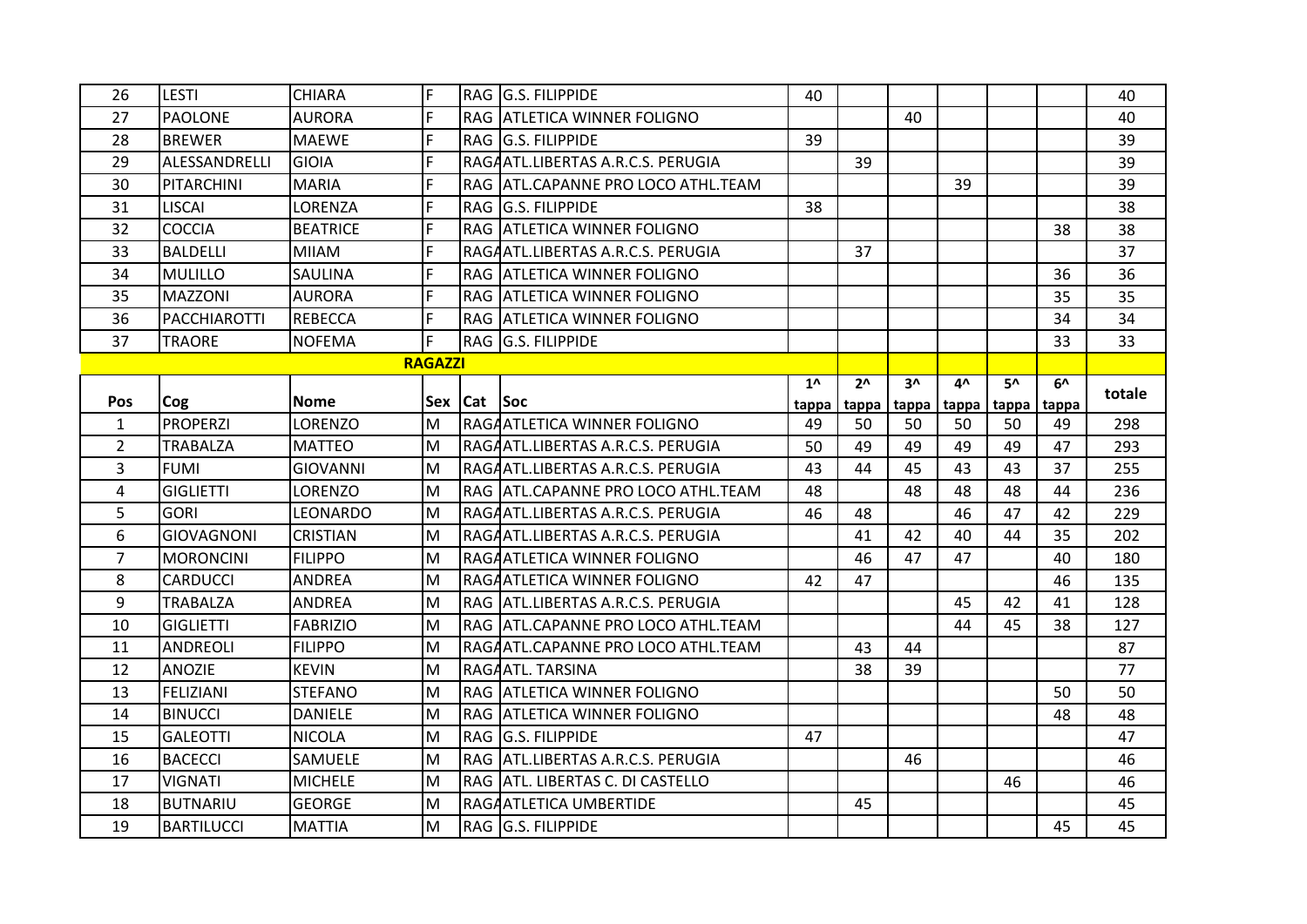| 20             | CAGNONI              | <b>PIETRO</b>         | M              |                 | RAG ATL.LIBERTAS A.R.C.S. PERUGIA   |              |              | 43    |       |             |              | 43     |
|----------------|----------------------|-----------------------|----------------|-----------------|-------------------------------------|--------------|--------------|-------|-------|-------------|--------------|--------|
| 21             | <b>TOPINI</b>        | LORENZO               | M              |                 | RAG G.S. FILIPPIDE                  |              |              |       |       |             | 43           | 43     |
| 22             | <b>MAZZANTI</b>      | <b>FRANCESCO</b>      | M              |                 | RAG ATLETICA UMBERTIDE              |              |              |       | 42    |             |              | 42     |
| 23             | <b>RAGNI</b>         | <b>THOMAS</b>         | M              |                 | RAG ATL.CAPANNE PRO LOCO ATHL.TEAM  | 41           |              |       |       |             |              | 41     |
| 24             | <b>GAUDENZI</b>      | <b>ALESSIO</b>        | M              |                 | RAG CDP ATLETICA PERUGIA            |              |              | 41    |       |             |              | 41     |
| 25             | <b>RONDINI</b>       | <b>TOMMASO</b>        | M              |                 | RAG ATLETICA UMBERTIDE              |              |              |       | 41    |             |              | 41     |
| 26             | <b>ABBATI</b>        | <b>SERGIO</b>         | M              |                 | RAG G.S. FILIPPIDE                  | 40           |              |       |       |             |              | 40     |
| 27             | <b>MENCONI</b>       | <b>DANIEL</b>         | M              |                 | <b>RAG CDP ATLETICA PERUGIA</b>     |              |              | 40    |       |             |              | 40     |
| 28             | <b>BRUNELLI</b>      | <b>FRANCESCO</b>      | M              |                 | RAG ATLETICA WINNER FOLIGNO         |              |              |       |       |             | 39           | 39     |
| 29             | <b>ANTE ARBOLEDA</b> | NICCOLO'              | M              |                 | <b>RAG CDP ATLETICA PERUGIA</b>     |              |              | 38    |       |             |              | 38     |
| 30             | RAIO                 | <b>FRANCESCO</b>      | M              |                 | <b>RAG ATLETICA WINNER FOLIGNO</b>  |              |              |       |       |             | 36           | 36     |
|                |                      |                       | <b>CADETTE</b> |                 |                                     |              |              |       |       |             |              |        |
|                |                      |                       |                |                 |                                     | $1^{\prime}$ | $2^{\wedge}$ | $3^$  | 4^    | 5۸          | $6^{\prime}$ | totale |
| Pos            | Cog                  | <b>Nome</b>           |                | Sex   Cat   Soc |                                     | tappa        | tappa        | tappa |       | tappa tappa | tappa        |        |
| $\mathbf{1}$   | <b>MARTINETTI</b>    | <b>ANASTASIA</b>      | F              |                 | CADE ATL.LIBERTAS A.R.C.S. PERUGIA  | 50           | 50           | 50    |       | 50          | 50           | 250    |
| $\overline{2}$ | <b>PACCHIA</b>       | <b>FRANCESCA</b>      | F              |                 | CADE ATLETICA WINNER FOLIGNO        |              |              | 49    |       |             | 49           | 98     |
| 3              | <b>CASSETTA</b>      | <b>ANNA</b>           | F              |                 | CADE ATLETICA UMBERTIDE             | 49           | 48           |       |       |             |              | 97     |
| 4              | <b>BOSSAERTS</b>     | <b>LENA</b>           | F              |                 | CADE ATL.CAPANNE PRO LOCO ATHL.TEAM |              | 49           |       |       |             |              | 49     |
| 5              | <b>GHIGI</b>         | MADDALENA             | F              |                 | CAD ATL. LIBERTAS C. DI CASTELLO    |              |              |       |       | 49          |              | 49     |
| 6              | <b>DELLA VEDOVA</b>  | <b>ASIA</b>           | F              |                 | CADE ATLETICA WINNER FOLIGNO        |              |              | 48    |       |             |              | 48     |
| $\overline{7}$ | <b>FOSCOLI</b>       | <b>FEDERICA</b>       | F              |                 | CAD G.S. FILIPPIDE                  | 48           |              |       |       |             |              | 48     |
| 8              | RICCARDINI           | <b>MARGHERITA</b>     | F              |                 | CAD ATLETICA UMBERTIDE              |              |              |       |       | 48          |              | 48     |
| 9              | <b>MASCIA</b>        | <b>GENNY</b>          | F              |                 | CAD ATLETICA WINNER FOLIGNO         |              |              |       |       |             | 48           | 48     |
| 10             | <b>FALOCI</b>        | <b>ANNA CHIARA</b>    | lF.            |                 | CAD ATLETICA UMBERTIDE              |              |              |       |       | 47          |              | 47     |
| 11             | <b>CICIONI</b>       | <b>MARGHERITA</b>     | F              |                 | CAD ATL.LIBERTAS A.R.C.S. PERUGIA   |              |              | 47    |       |             |              | 47     |
|                |                      |                       | <b>CADETTI</b> |                 |                                     |              |              |       |       |             |              |        |
|                |                      |                       |                |                 |                                     | $1^{\prime}$ | $2^{\wedge}$ | $3^$  | 4^    | 5۸          | $6^{\prime}$ | totale |
| Pos            | Cog                  | <b>Nome</b>           |                | Sex   Cat   Soc |                                     | tappa        | tappa        | tappa | tappa | tappa tappa |              |        |
| $\mathbf{1}$   | <b>BELAL</b>         | <b>HANI</b>           | M              |                 | <b>CADEATLETICA UMBERTIDE</b>       | 50           | 49           | 48    | 49    |             | 46           | 242    |
| $\overline{2}$ | SIDAU                | <b>ANDREI GRIGORE</b> | <b>M</b>       |                 | CADE ATLETICA UMBERTIDE             | 49           | 47           |       | 48    | 50          | 47           | 241    |
| 3              | <b>AMADEI</b>        | <b>CRISTIANO</b>      | M              |                 | <b>CADEATL. TARSINA</b>             |              | 46           | 44    | 50    | 49          | 45           | 234    |
| 4              | <b>MARTINO</b>       | <b>NICOLA</b>         | M              |                 | CADE ATLETICA WINNER FOLIGNO        |              | 50           | 50    |       |             | 48           | 148    |
| 5              | CACCAVALLE           | <b>GABRIELE</b>       | M              |                 | CADE ATL.CAPANNE PRO LOCO ATHL.TEAM |              | 48           | 45    | 47    |             |              | 140    |
| 6              | <b>FERRI</b>         | <b>FILIPPO</b>        | M              |                 | CAD ATLETICA WINNER FOLIGNO         |              |              | 49    |       |             | 50           | 99     |